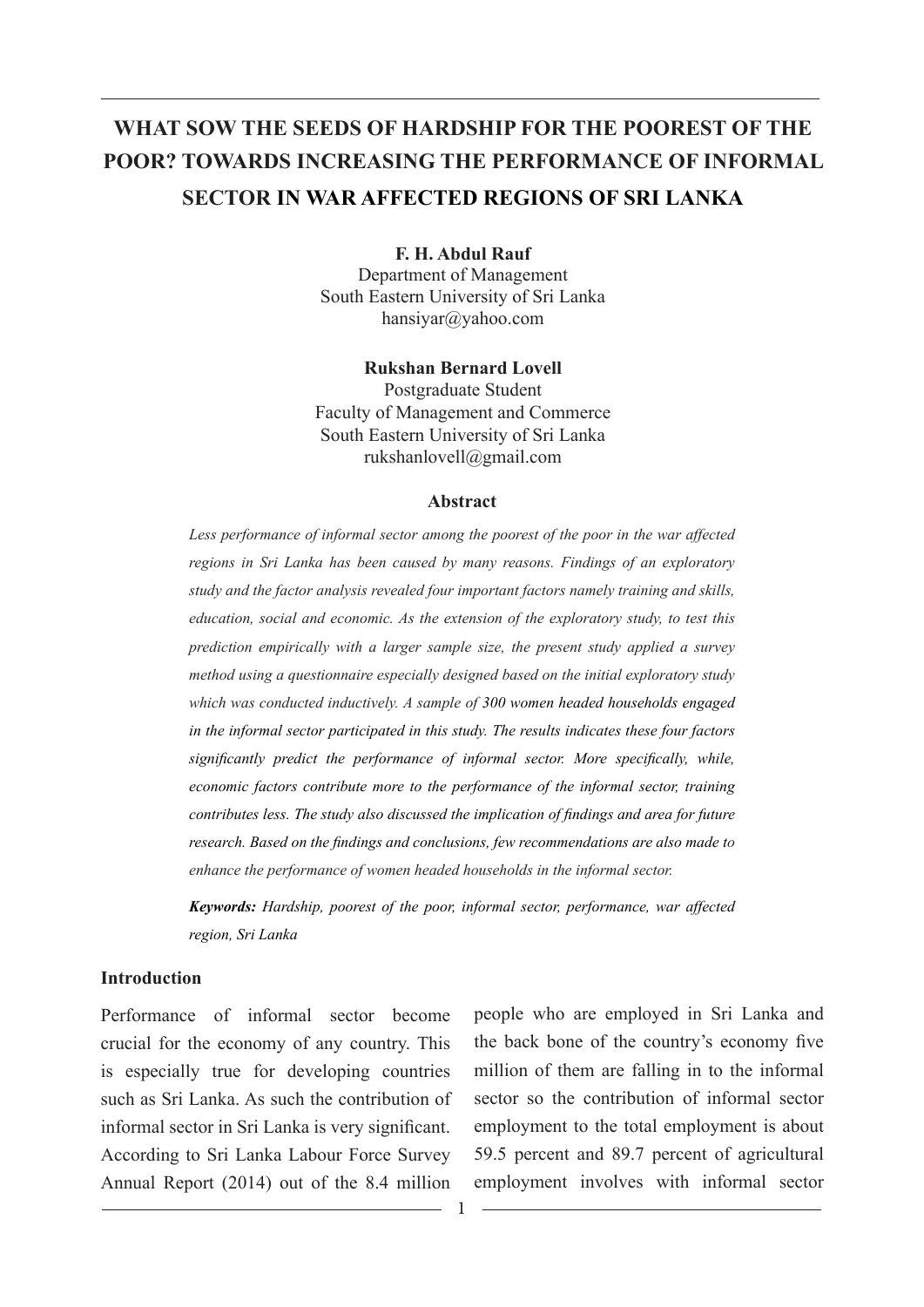| Gender | Total              |               | Sector    |               |                |               |  |  |
|--------|--------------------|---------------|-----------|---------------|----------------|---------------|--|--|
|        |                    | Formal        |           | Informal      |                |               |  |  |
|        | No                 | $\frac{0}{0}$ | No        | $\frac{0}{0}$ | N <sub>0</sub> | $\frac{0}{0}$ |  |  |
| Total  | 8,423,994   100.00 |               | 3,408,554 | 40.5          | 5,015,450      | 59.5          |  |  |
| Male   | 5,548,131          | 100.00        | 2,804,124 | 37.6          | 3,464,008      | 62.4          |  |  |
| Female | 2,875,862   100.00 |               | 1,324,420 | 46.1          | 1,551,442      | 53.9          |  |  |

Table 1: Distribution of formal/ informal sector employment by gender for the year 2014

 *Source: Sri Lanka Labour Force Survey Annual Report – 2014*

employment, majority of both males and. females are employed working in the informal sector. But however when comparing the women employment out of the 2.8 million women who are employed 53.9% of them are in informal sector. This is presented in Table 1

Engagement of females in small business and informal sector is comparatively higher. However, it seems that the performance of this sector is not to the expected level due to many reasons. According to Fridah (2012) it is evident that, women tended to operate smaller enterprises than men. According to some studies the evidence have been provide of female underperformance (Brush 1992; Rosa et al., 1996), but in some other studies they do not find gender-based differentials (Du Rietz & Henrekson, 2000; Bardasi, 2007). So the study findings depend in part on what measure of performance is used and what are the other factors controlling the outcome. A study conducted by ILO (2003) regarding women in growth enterprises found that 70 per cent of the women entrepreneurs currently engaged in small enterprises had started them as microenterprises and grown them over time. There are several evidence showing that female owned enterprises are smaller in terms of employment,

sales, and assets than male-owned enterprises (Coleman, 2007; Robb, 2002). Some studies also indicate that firms owned by men are more profitable than women owned business. Bosma et al. (2004) found that male Dutch business owners outperformed women in terms of profit. Robb and Wolken (2002) studied a sample of white-owned small businesses in the U.S. and show that women owned businesses generate only 78% of the profits generated by maleowned businesses.

The case still worse among women headed households. It is often presumed that women and children suffer greater poverty than in households which are run with the help of a male-headed arrangement by this the most common phrase which is spoken among people is that female-headed households are the 'poorest of the poor'. In addition, this might not only compromise the physical well-being of children, but other privations on emotional, psychological and social wellbeing of the family. Beyond affecting young people in the short-term, these are also deemed to sow the seeds of future hardship (Chant Sylvia, 2007). This has been supported by many evidence. *'Women-headed households are overrepresented among the poor in rural and*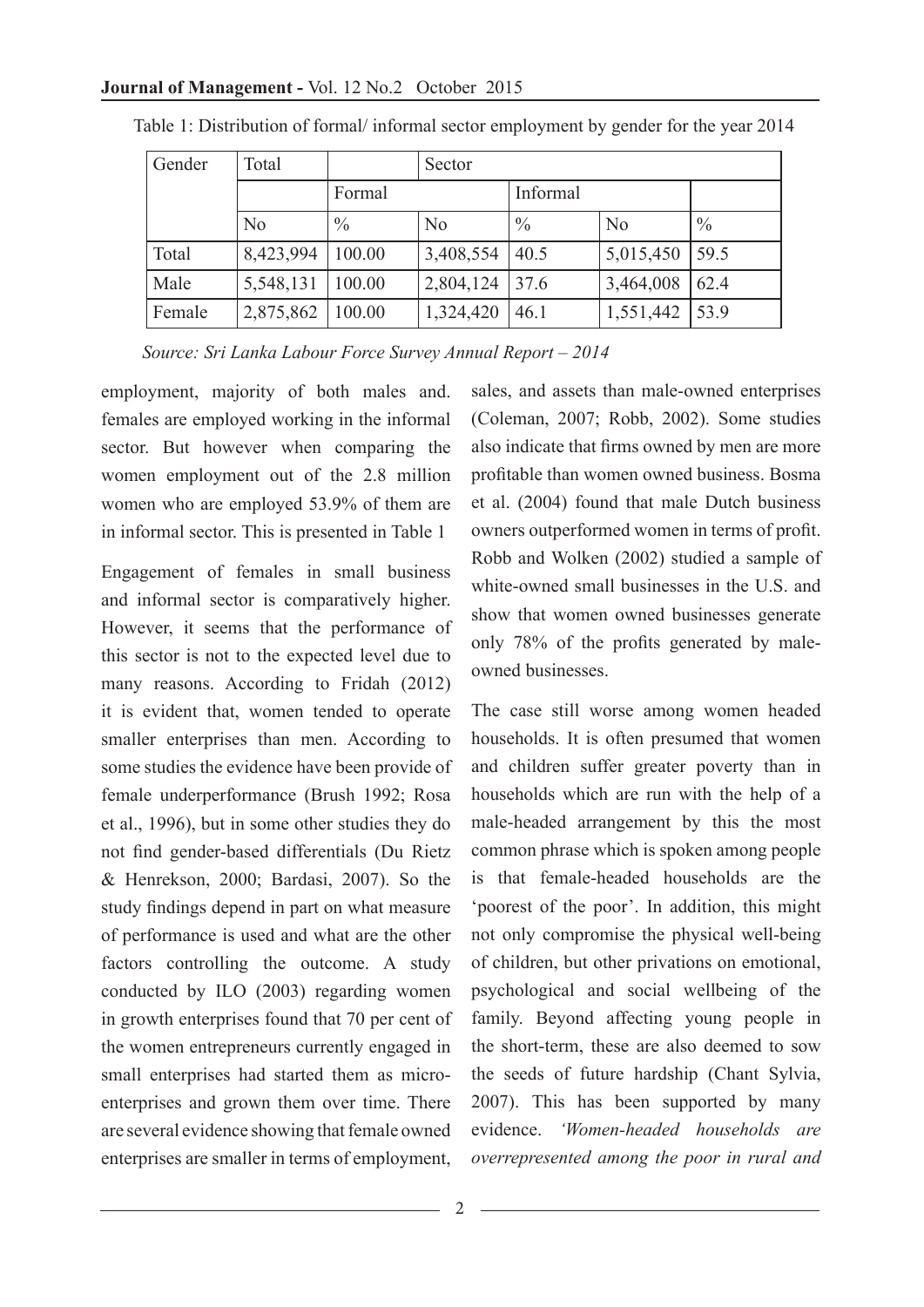*urban… developing and industrial societies'*  (Bullock, 1994, p17-18)*.* '*One continuing concern of both the developing and advanced capitalist economies is the increasing amount of women's poverty worldwide, associated with the rise of female-headed households'* (Acosta-Belén & Bose, 1995, p.25). '*What is clear is that in many countries women tend to be over-represented in the ranks of the "old" or structural poor, and female-headed households tend to be among the most vulnerable of social groups'.* Graham (1996) p3. *'...the number of female-headed households … is increasing and…they are more vulnerable and face more discrimination because they are poor and also because they are man-less women on their own'.* Bibars (2001) p 67. *'Households headed by females with dependent children experience the worst afflictions of poverty … Female headed households are the poorest'.* Finne (2001) p 8.

# **Women headed households (WHH) in Sri Lanka**

WHH are identified as households with female headship where women are financially responsible for their families, are the main economic contributors, the key decision makers and household managers while they manage the household economies on behalf of an absent male head. When considering WHH this could take the form of having a male in the family but he could be in a position unable to help to the economy of the family due to various reasons like disability or alcoholism and sickness. For purposes of this study WHH refers to being responsible for providing for the entire household, economically independent

and the absence of a male head in the household caused by death, divorce, separation, disability and missing.

According to the household survey, one member from usually living members of each household as the head of the household and therefore the number of households equals the number of heads of the households. According to general cultural practices of the country, in most of the households, a male, usually the husband or the father of the family is selected as the head of the household. Out of 5 million households, in Sri Lanka, 1.1 million households or 23 % of the households are female headed households. (Household Income and Expenditure Survey, 2013)*.*

## **Factors influencing the performance of informal sector**

Although many efforts are made to improve the performance of informal sector by many organizations, the performance of it did not reach to its optimum level due to many factors. When going through literature a synchronized characteristic is seen among informal sector and micro, small enterprises and the factors affecting/ influencing the performance of the MSE's might also have an impact on the informal sector so this study reviewed literatures containing factors affecting the MSEs.

#### **Skills, Training Factors and Performance**

Many researchers have identified training factors as an important element influencing the performance of an enterprise at any level. Samiti (2006) and Tan (2000) categorized the fundamental factors that affect entrepreneurs is lack of marketing knowledge and lack of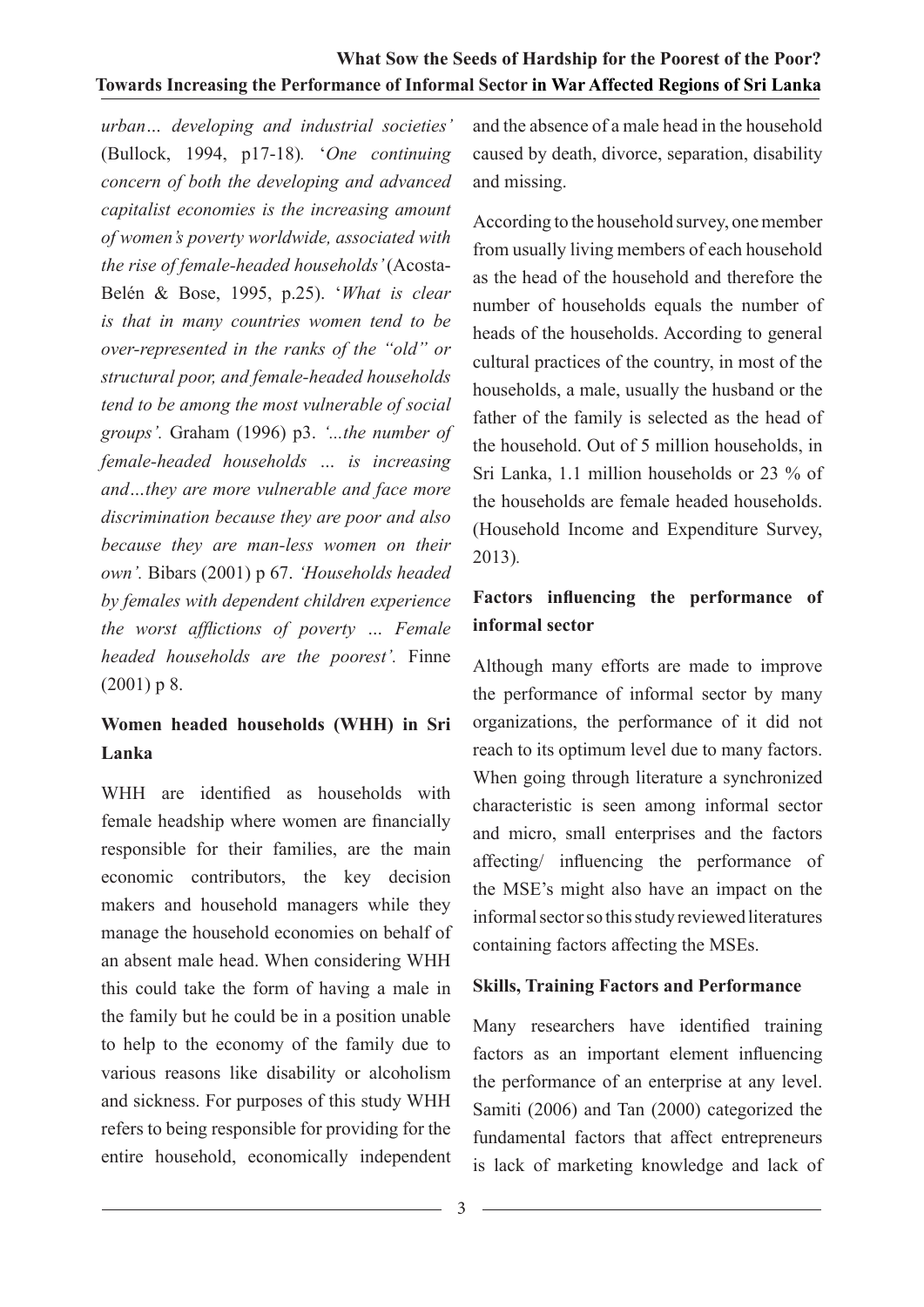business training. Business assistance and support service were identified by Gemechis (2007) and Hisrich (2005) as crucial factors that affect entrepreneurial success. According to ILO (2003), SMIDEC (2004) Lack of entrepreneurial, managerial and marketing skills were identified as factors affecting the women MSEs. A similar study by Walelign and Wondimu (2002) shown that women entrepreneurs in MSEs in Amhara region are constrained by the lack of sufficient training.

Eshetu and Zeleke (2008), ILO (2003) found that women entrepreneurs in Ethiopia had shortage of technical skills and poor managerial skills and women entrepreneurs in Ethiopia lack on marketing skills on knowing how to market their products. Mahbub (2000) identified that women often are unable to market their goods and services strategically because of the lack of access to training and experience in how to react in the market place and to explore new markets they requires expertise, skills and knowledge. Schorling (2006) found the most pressing problems facing MSEs in Ethiopia are lack of qualified human resources.

According to Fridah (2012) due to lower education levels women entrepreneurs lack entrepreneurship skills which is a disadvantage to women entrepreneurs. ILO (2008) also found that less education level was creating a barrier in accessing training and other business developments services. Common wealth secretariat (2002) found that training for women is another weakness to the microenterprise success so they are less well equipped to manage a business. Namusonge (2006) noted that entrepreneurial education (entrepreneurship training) and training play a key role in stimulating entrepreneurship and self-employment.

Nugundu (2012) mentioned that in Kenya several interventions specifically establishment of a Women's University of Science and technology, creation of business development services (BDS) and setting up a regional centre for enterprise development (RCED) are being carried this will ensure the training support is given to this women. Cooper et al. (1992) studied many factors which has an impact on business performance and out of that Human capital (level of education, skills) were identified as one main requirement.

#### **Economic Factors and Performance**

When considering the second variable which is economic factors there are many literature supporting the fact that economic factors has an influence in the enterprise performance Samiti (2006), Tan (2000) categorized the fundamental factors that affect entrepreneurs in to two broad categories and was identified as economic. The economic factors include the following, lack of access to raw material, lack of capital or finance, lack of access to the market and poor infrastructure. Schorling (2006) identified the most pressing problems facing MSEs in Ethiopia are lack of market, lack of capital, shortage of supply of raw materials, no proper working premises and marketing problems.

Longenecker, et al. (2006) found that improper financing have been posited as the main causes of failure of small enterprises. Some studies (Oketch, 2000; Tomecko & Dondo, 1992) found that lack of credit was identified as one of the most serious constraints hindering the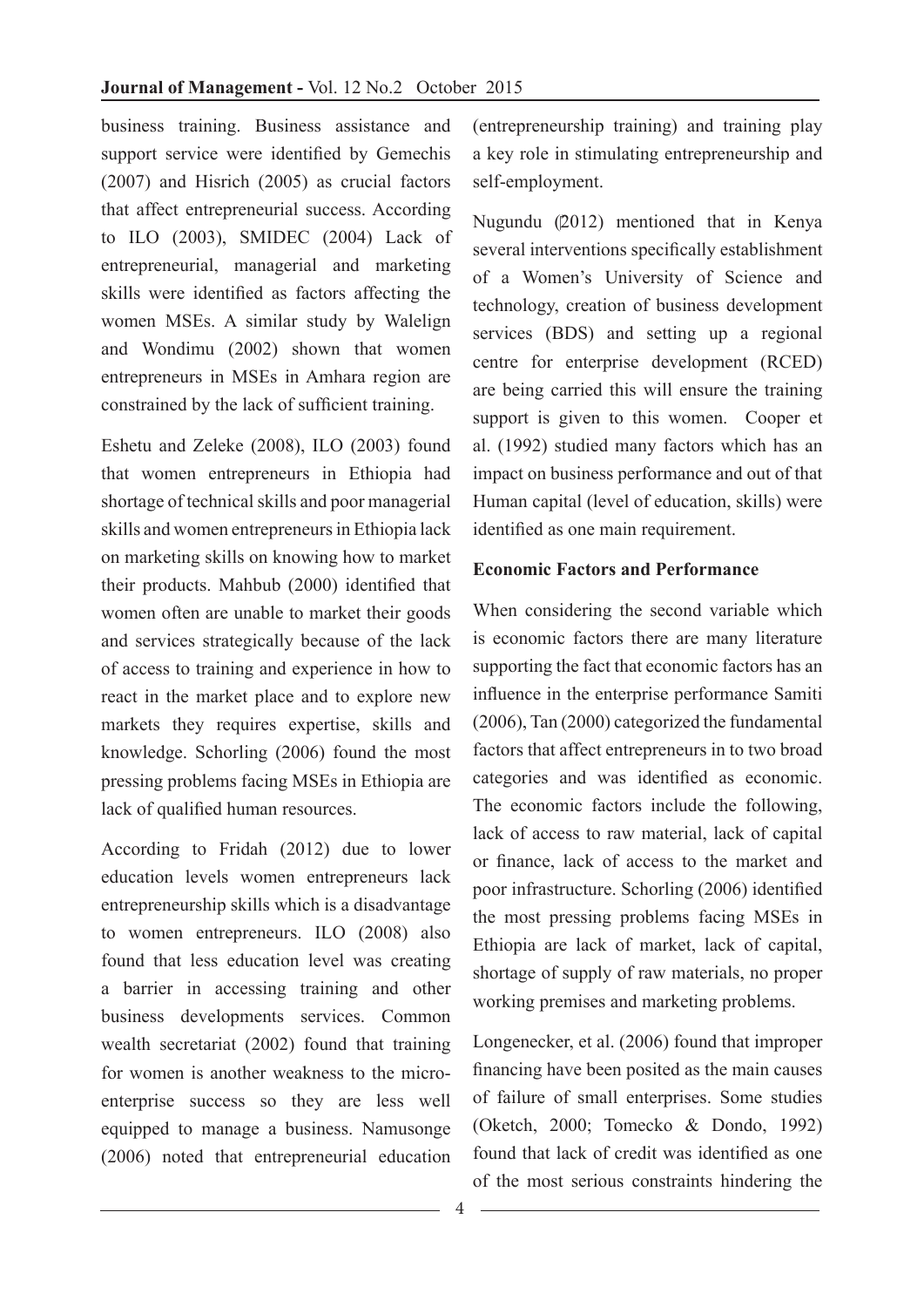SMEs development. ILO (2003), SMIDEC (2004) found that difficulties in accessing financial resources and the lack of capital were challenges to enterprises. A similar study by Walelign and Wondimu (2002) showed that women entrepreneurs in MSEs in Amhara region are constrained by lack of finance / capital, lack of market, lack of infrastructure facilities and shortage of the supply of raw materials. Eshetu and Zeleke (2008) stated that, women entrepreneurs in Ethiopia find difficulty in obtaining loan from commercial banks. Additionally, ILO (2003) found the following many constraints of women entrepreneurs in Ethiopia they are inadequate infrastructure, stiff competition (marketing problems), lack of suitable location or sales outlet (Infrastructure) shortage of raw materials, and shortage of working capital. Fridah (2012) mentioned that Micro-enterprises are specifically vulnerable to competition from counterparts who introduce new products or services, or improve their production processes, lacking the resources to compete in the markets. Jaiyeba (2010) found that lack of marketing skills is a hindering factor for MSEs. ILO (2008) found in a study conducted in Ethiopia, the United Republic of Tanzania and Zambia that women entrepreneurs lack access to formal finance and rely on loans from family and community, the lack of access to titled assets that can be offered as collateral for loans adversely affects the growth of their enterprises.

Mahbub (2000) identified that access to finance is a major issue for women MSEs. Particularly accessing credit, for starting an enterprise. Mainly this because women often lack collaterals. Mahbub (2000) found the unwillingness to accept household assets as collateral and negative perceptions of female entrepreneurs by loan providers make it hard for female to obtain a loan. According to WB (2009) statistics show the average level of collateral required for a loan is 173% in 2006 by banks is one of the highest in the developing world. It is more difficult to access finance for capital expenditure than for working capital. According to a survey carried out by the World Bank in the micro, small medium and large firms' access to finance was rated as one of the top three problems where 60% of firms responded supported it.

According to IFC report a significant proportion (40%) of firms interviewed said that insufficient access to finance was a major obstacle when starting or expanding their business. Lack of access to finance represented a key constraint for three reasons: Firms did not have enough resources to start at a bigger scale or expand rapidly; Interest rates were too high; Business slowdown increased financial needs or made it difficult to repay loans. A quarter of the companies surveyed said difficulties in repaying loans were due to: The European financial crisis; higher loan costs; Competition; Delayed client payments; Macroeconomic conditions. A report indicates that, lack of access to finance and unavailability of skilled workers, and especially during crises, smaller businesses are more vulnerable to shocks and have greater problems accessing finance than larger firms (IFC, 2012, p.6)

UNECE (2004) cited that women-owned MSEs are often unable to market their production or goods. They are unable to market their goods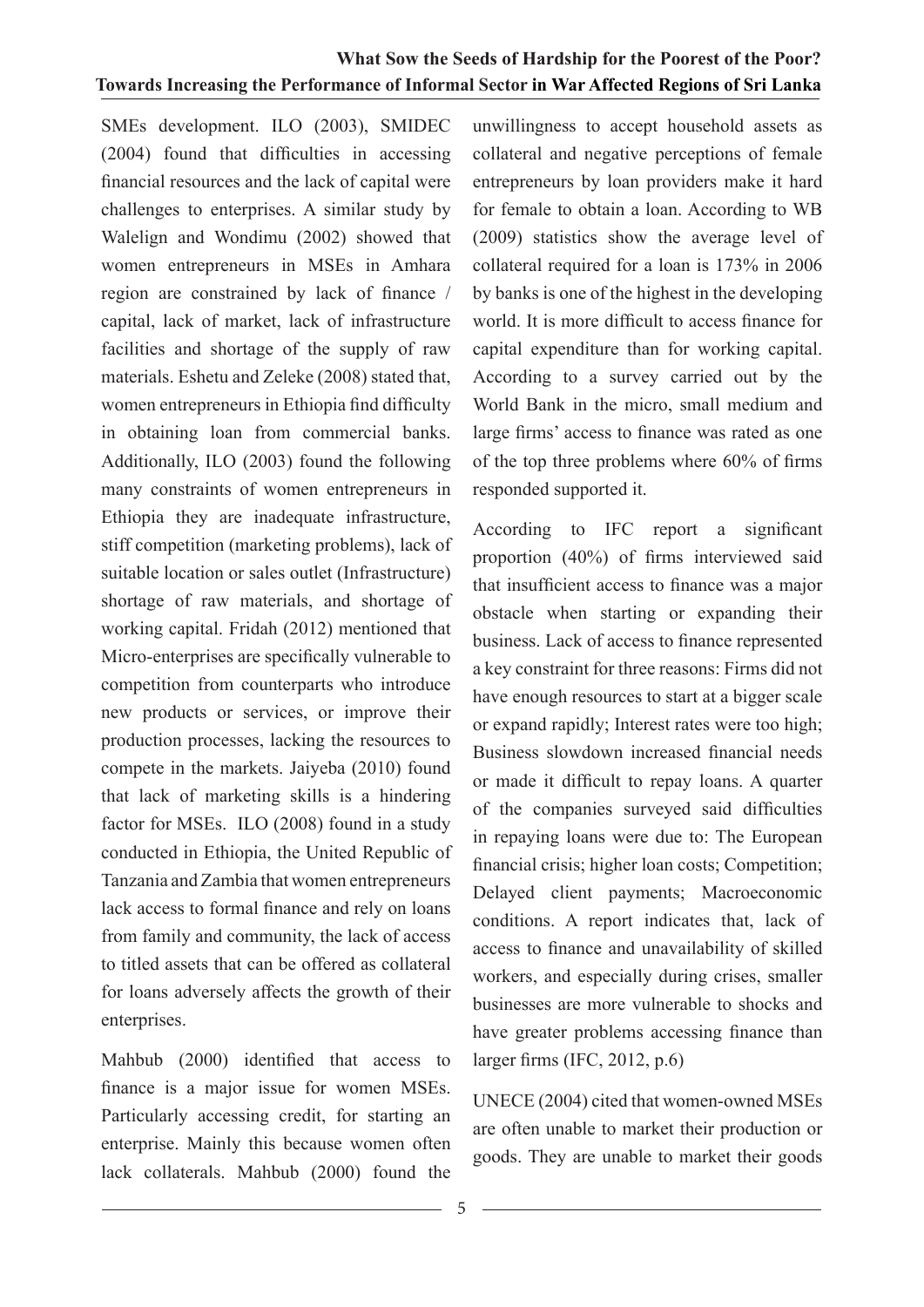and services strategically. Women's SMEs often complaining about the lack of demand for their products. They often produce small amounts, due to this they are limited to the local village markets, where the market for their products and services are already saturated, thus become dependent on the middle traders who buy their products at relatively lower than the market price. According to Athanne (2011) women entrepreneurs are facing the greatest barrier in accessing finance due to collateral requirements. Most women who undertake businesses in the rural areas who are in need for financing lack the needed collateral to assist them to get a bank loan. Zororo (2011) and Brush (1992) found that financial aspects of setting up a business are without doubt the biggest obstacles to women.

According to the Common wealth secretariat (2002) getting the needed finance to start a new business or to grow an existing one is a difficult challenge. Lack of information to get a loan, lack the needed collateral and face biased laws are issues which should be cleared. Kinyanjui (2006) recorded that some entrepreneurs felt that it was difficult to obtain loans as they had to show credit records while they did not fully understand the requirements needed. Stevenson and St-Onge (2005) also stated that formal financial support is seen to be too expensive for many women entrepreneurs and hence they treat this as a last resort. According to Fridah (2012) Micro-enterprises are specifically vulnerable to competition from counterparts who introduce new products or services, or improve their production processes, lacking the resources to competition in the markets said to be major challenges. Nugundu (2012) also

found that resources were not accessible to the informal enterprises and it was only available to few people. Becker (2004) affirms that the informal economy enterprises cannot access resource institutions generally available to the formal economy such as banks and other financing institutions,

Blunch et al. (2001) add that people engaged in the informal sector face a many barriers like, limited or lack of access to resources and markets as well as to land and physical infrastructure. Also Nugundu (2012) found that capital investment was a great challenge as the participants lacked financial resources to expand and invest in their small or informal enterprises, and as a result their businesses were backsliding and some were stagnant. Blunch et al. (2001) verified that financial capital investments in the informal sector tend to be low and are relatively scarce. Canagarajah and Sethiraman (2001) Competition in the market is another economic challenge faced in the informal sector this arises because there are few entry barriers, and this competition has also kept the income of those involved at a minimum, most of which is essentially a return on their own labour.

According to O'Neil and Viljoen (2001) identified women entrepreneurs experienced problems in accessing finance due to lack of business and management experience. Yousefpour et al. (2012) quoted lack of consumable materials and financial difficulties as barriers. ILO (1998) categorized Infrastructure and access to credit as barriers to women's entrepreneurship. The role of rural women entrepreneurs in Iran Saber (2002) studied to investigate the limitations and found financial, physical, marketing and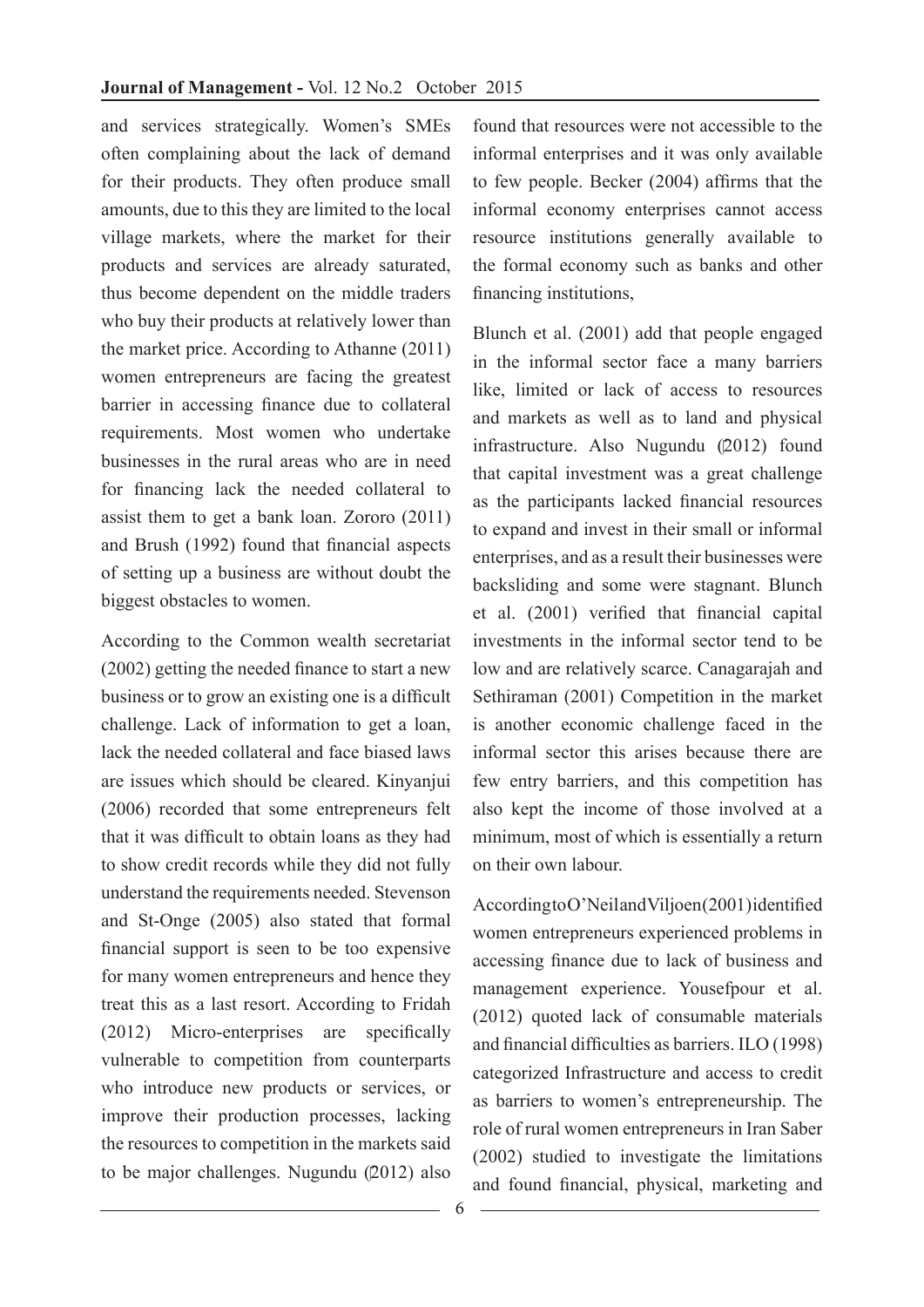sales were barriers. Karimi (2005) found financial problems as one of the main barriers to entrepreneurial women. Mirghafoori et al. (2007) also identified six barriers affecting women entrepreneurs' entrepreneurship in Yazd province (Iran) out which financial was one of them and it was the most important barriers in women's entrepreneurship.

Also, in a study conducted by Momayez et al. (2013) with title "Investigate the factors affecting women entrepreneurship development" Economic factors were identified as one of the influencing factor. Sathiabama (2010) showed that marketing for their products was one of the barriers facing women entrepreneurs. According to Nugundu (2012) the efforts being made to empower women entrepreneurs in MSEs in Kenya several interventions are being carried out by a number of stakeholders to ensure that the sector plays its role fully. The formation of women enterprise fund (WEF); finance from mainstream commercial banks; informal financial support; access to infrastructure and donor initiatives are some of the activities taken forward. On the other hand Thibault et al. (2002) suggest that performance of business could be influencing attributed to financing,

#### **Social Factors and Performance**

When considering the factors influencing enterprises, many researchers have identified social factors as an important element influencing the performance of an enterprise at any level. Samiti (2006) and Tan (2000) categorized the fundamental factors that affect entrepreneurs in to two broad categories and one was social. The social factors include the

following: Having limited contacts outside and class bias, Relations with the work force, Lack of social acceptability, Attitude of other employees, Society looks down upon.

In addition to this, Gemechis (2007), Hisrich (2005) and ILO (2009) added that social and cultural attitude towards youth entrepreneurship as crucial factors that affect entrepreneurial success. According to Amyx (2005), one of the most significant challenges is the negative perception towards small and micro enterprises prospective customers feel that small businesses or micro business don't have the ability to offer quality services. According to ILO (2003), SMIDEC (2004) lack of mutual recognition schemes Language barriers and cultural differences; discriminatory regulatory practices are faced by women MSEs. A similar study by Walelign and Wondimu (2002) showed that women entrepreneurs in MSEs in Amhara region are constrained by Cultural influence.

A study conducted in Ethiopia, the United Republic of Tanzania and Zambia by ILO (2008) identified that women often experience harassment in registering and operating their enterprises. Desta Solomon (2010), ILO (2006), The Centre for Women's Business Research in the United States as cited in UNECE (2004) and Mahbub (2000) identified as women may fear or face prejudice or sexual harassment they are restricted in their ability to travel to make contacts. Desta Solomon (2010), ILO (2006), found due to various factors linked to either their family responsibility or cultural practices women extremely experience limited mobility. Training session trainers being men is a major barrier for women entrepreneurs (because women prefer women trainers and husbands do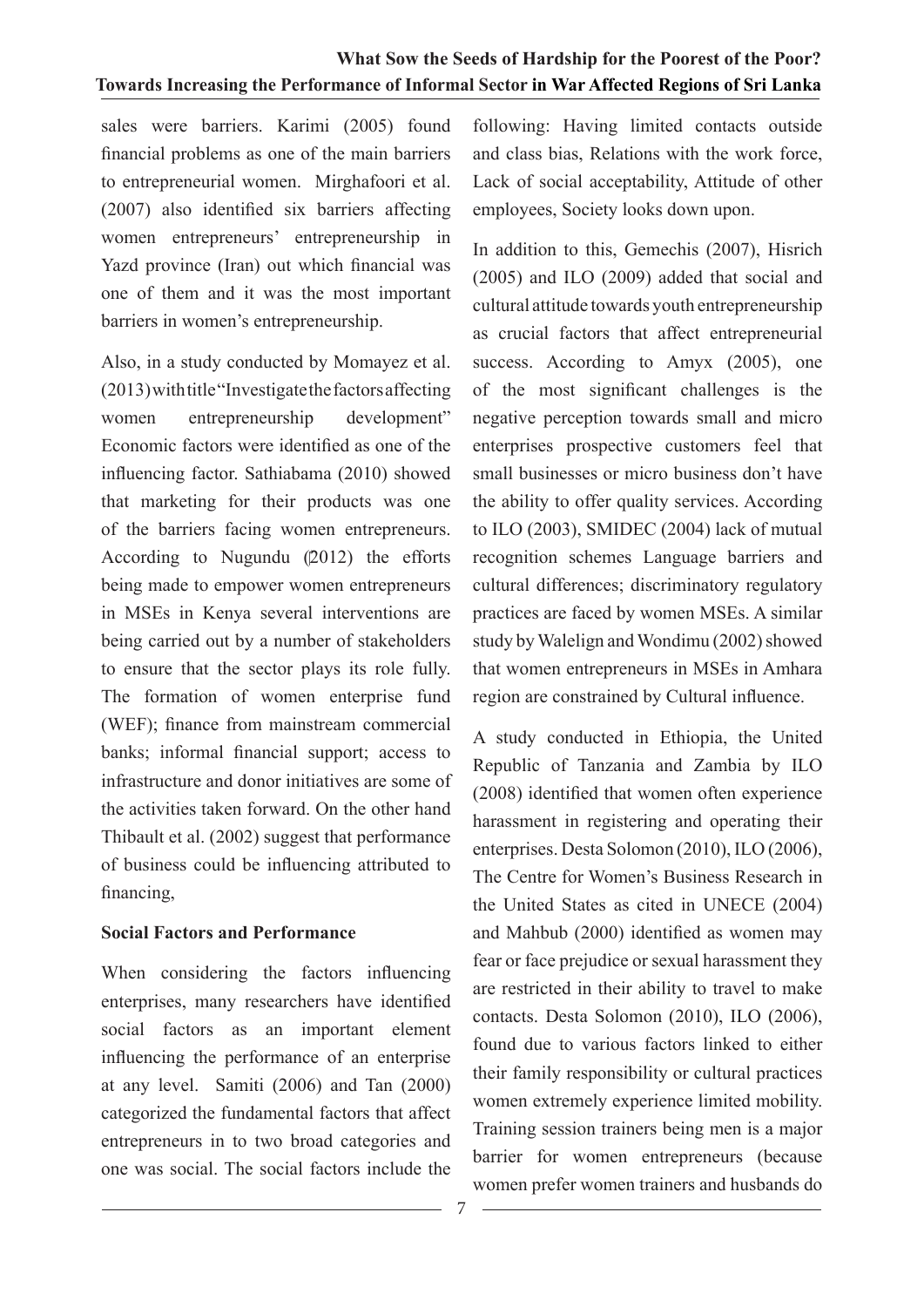not like women to be trained by men trainers) Desta Solomon (2010).

According to Mahbub (2000) when considering most of the existing networks they are male dominated and sometimes not particularly welcoming to women but prefer to be exclusive somehow if a woman does get into these networks, she often finds it hard because most of these network activities take place after regular working hours which constrains her family commitments which brings other problems in to her family life. When it comes to access to policy makers most women have little representation on policymaking bodies or access to policymakers. Men or large companies are more able to easily influence policy and have access to policymakers UNECE,  $(2004)$ . Women micro-entrepreneurs are often not taken into account by policymakers ILO (2006).

OECD (2002), ILO (2008) found gender inequality and conflicting gender roles as key factors affect women entrepreneurs' performance exclusively in developing continents like Africa. In addition to that Nugundu (2012) found that women headed households in the informal sector enterprises are not registered with governing authorities and they lack any form of protection and representation. According to Athanne (2011) business licensing is an issue for many women entrepreneurs who perceive the process as lengthy and complex which is a social discrimination. It was also mentioned when it comes to women owned enterprises they find that they are not taken seriously by their employees, especially in non-traditional sectors, and have to make a special effort to win

their respect this kind of situations are created by social factors. Ahmad et al. (2011) revealed that women are overloaded with business and family responsibilities and may not have the time to join beneficial associations, Common wealth secretariat (2002) adds women may not be able to take advantage of business training because when it is available, it is held at a time when they are looking after their family which is a social factors hindering the enterprise. In the rural setup mostly education preference were given to boys, thus the educational level of most women entrepreneurs is very low, creating a barrier to them accessing training and other business developments services which is also a social factor. (ILO 2008).

Becker (2004) emphasizes that the informal economy enterprises cannot access resource institutions generally available to the formal economy. Sindhu, Narayan and Geethakutty (2003) identified that social recognition flexibility, personal freedom and security are motivators for women entrepreneurs. Fridah (2012) mentioned that the most important barrier for rural women entrepreneurs are society's attitude towards women's employment. Yousefpour et al. (2012) found that rural women entrepreneurs are facing with problems such as cultural, excessive dependence on intermediation and family constraints. According to Alidoost et al. (2012) cultural barriers are the most obstruct for women's employment rate in Iran.

According to in Hasheminejad (2005) discriminatory behaviour of the lender, the perception that women's level of education is low and do not have the ability to introduce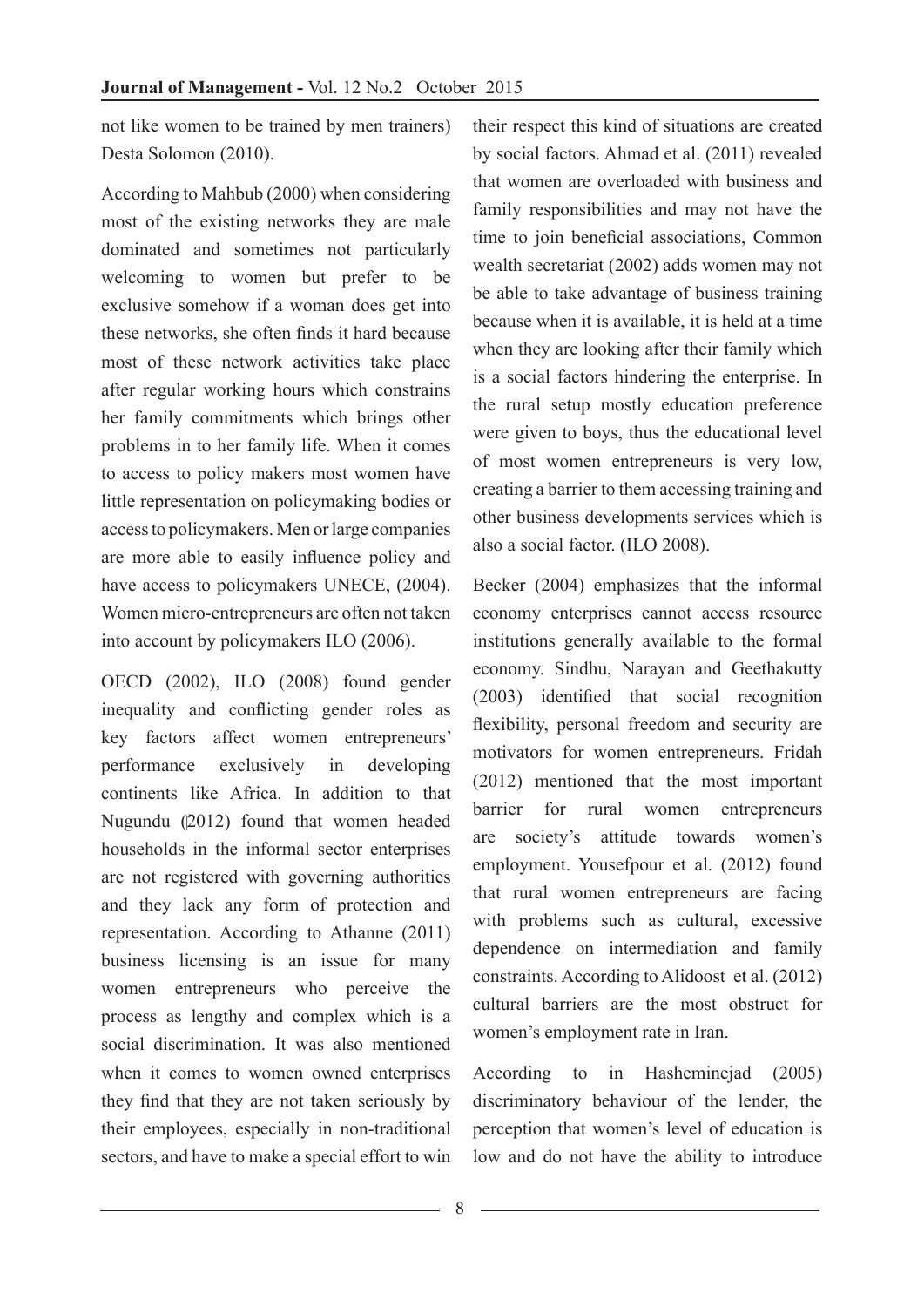guarantee prevents female entrepreneurs to get loans and banking facilities and he added social status for women entrepreneurs, especially those women who are trying to make business is very difficult as they face legal barriers and social discrimination measures. ILO (1998) has found social and cultural barriers like: negative attitude toward women at work and fewer opportunities in the formal sector of the economy to improve their skills as discrimination under social factors.

The role of rural women entrepreneurs in Iran Saber (2002) studied to investigate the limitations, the study finding were divided into three parts, where Individual barriers: barriers that arise from personal and family constraints of women entrepreneurs and environmental barriers: barriers which are mainly cultural barriers and social were among them. Butter and Moor (1997) study respondents have stated that gender was a factor to lack of their entry into social circles. Karimi (2005) found disputes between members and discrimination against women as the main barriers to entrepreneurial women.

Mirghafoori et al. (2007) identified six barriers affecting women entrepreneurs' entrepreneurship in Yazd province (Iran) where family barriers and cultural - social barriers were among them while the researcher also indicates that cultural barriers and financial barriers in women's entrepreneurship are the most important. Chitsike (2000) found women entrepreneurs in Zimbabwe accessing the resources are faced with more restrictions than men and don't received any support from the legal system. Research of Sathiabama (2010)

also showed that factors such as their family responsibilities sometimes prevented access to some of the opportunities.

#### **Education Factor and Performance**

Education is one of the most important factor for any person to service in today's competitive world regarding the informal sector employees to it is the same but when going through the factors influencing the informal sector education has been highlighted as one of the hindering factor for the performance of the informal sector in support to this there are many literature.

Gemechis (2007), Hisrich (2005) and ILO (2009) emphasis added the following as crucial factors that affect entrepreneurial success is entrepreneurship education. As MSEs are business venture is small in size, a simple management mistake is likely to lead to sure destruction of the enterprise so there is no chance to learn from its past mistakes poor management has been posited as one of the main causes of failure of small enterprises Longenecker et al. (2006). Education is one of the factors that impact positively on growth of firms (King & McGrath, 2002), but when they have less education level it will also tern as a hindering factor. The entrepreneurs with high number of human capital, with good education are able to improve their business to a better situation and able to adapt their enterprises to frequently changing business environments.

According to ILO (2003), SMIDEC (2004) found that lack of accessibility to information, knowledge and lack of quality awareness are challenges that affect MSEs. Walelign and Wondimu (2002) also found that women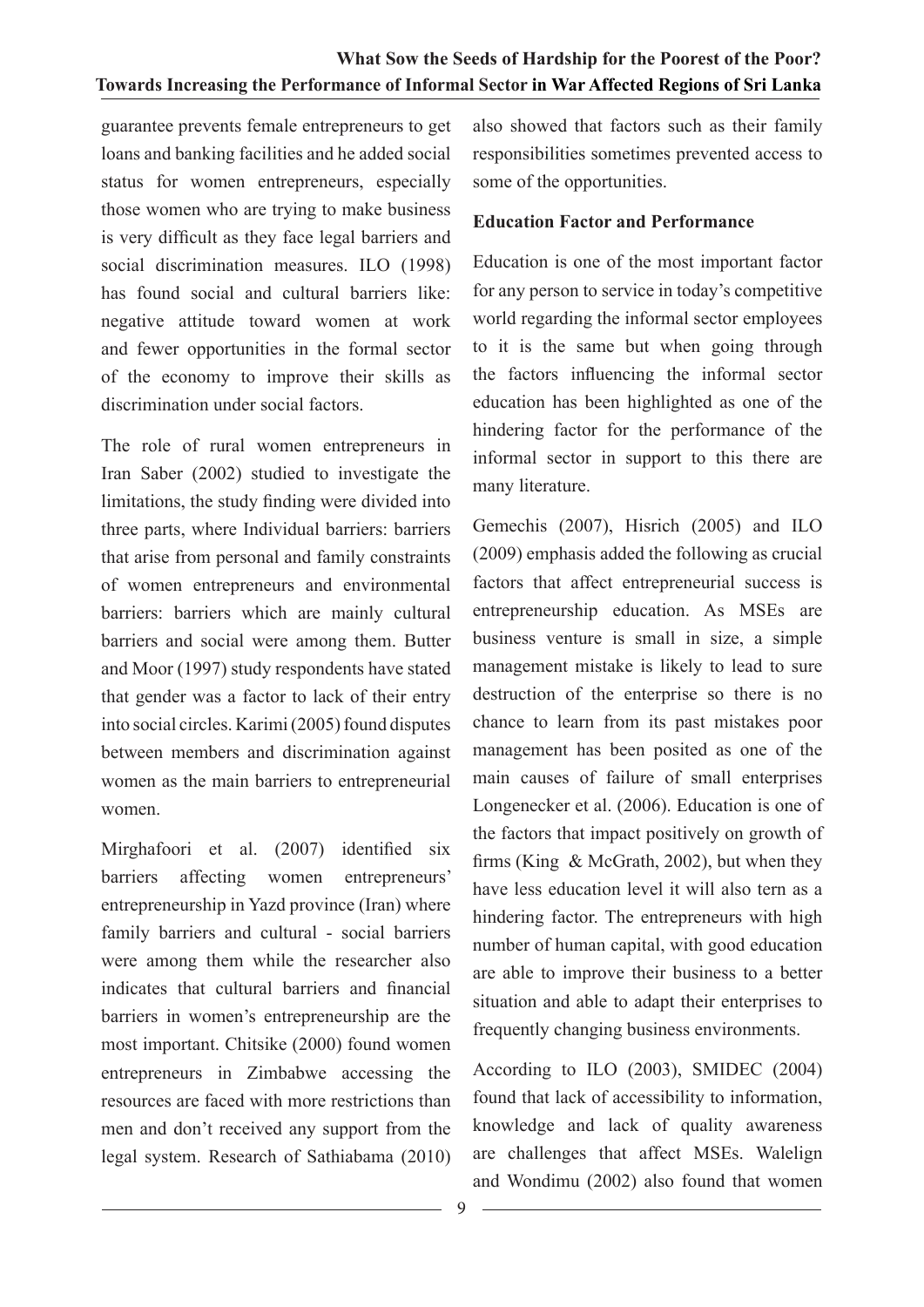entrepreneurs in MSEs in Amhara region are constrained by lack of information. Eshetu and Zeleke (2008), ILO (2003) found women entrepreneurs in Ethiopia had low level of education. Moreover, a study conducted in Ethiopia, the United Republic of Tanzania and Zambia by ILO (2008) identified that: Women entrepreneurs do not have the same access to networks as men, additionally, ILO (2003) found that lack of market information is a constraint for women entrepreneurs in Ethiopia.

In support of this a review by Desta Solomon (2010), ILO (2006), The Centre for Women's Business Research in the United States as cited in UNECE (2004) and Mahbub (2000) identified since most women entrepreneurs operate on a small scale they often find it difficult to access information, these entrepreneurs are generally not members of professional organizations or part of other networks. These Women have fewer business contacts, less knowledge of how to deal with the governmental bureaucracy and less bargaining power all of which further limit their growth. When considering most of the existing networks they are male dominated by lacking proper networks it denies women of awareness and exposure to good role models.

Schorling (2006) found out of the most pressing problems facing MSEs in Ethiopia lack of qualified Human resources also is among them. Fridah (2012) also mentioned that lower education levels puts women entrepreneurs in Kenya at a disadvantage compared to men, when there is lower education it does not help to acquire the entrepreneurship skills which decreases the chances on having the knowledge needed to excel in business. ILO,

(2008) found that in the rural setup mostly education preference were given to boys, thus the educational level of most women entrepreneurs is very low, creating a barrier to them accessing training and other business developments services. In addition Common wealth secretariat, (2002) also found that lack of sufficient education for women is another weakness to the micro-enterprise success. In addition, women are usually less educated than men, making them less well equipped to manage a business

Namusonge (2006) noted that entrepreneurial education plays a key role in stimulating entrepreneurship and self-employment. According to O'Neil and Viljoen (2001) women entrepreneurs are ill-equipped educationally. According to Matiwane (2005), preparation of budgets, targets and knowledge of business is important for good performance of MSEs but women tend to have little education and experience in starting and managing a business and gaining relevant knowledge can be difficult since they have the double work burden of work and childcare responsibilities. Stel (2007) also found that women are educationally less and well equipped to manage some kinds of businesses.

ILO (1998) had found that educational barriers affect MSEs as relatively women have a lower educational level than men. Mirghafoori et al. (2007) identified barriers affecting women entrepreneurs entrepreneurship in Yazd province (Iran) it was found that six categories of which academic (Education) was among them which had an effect on women entrepreneurship. In a study conducted by Momayez et al. (2013)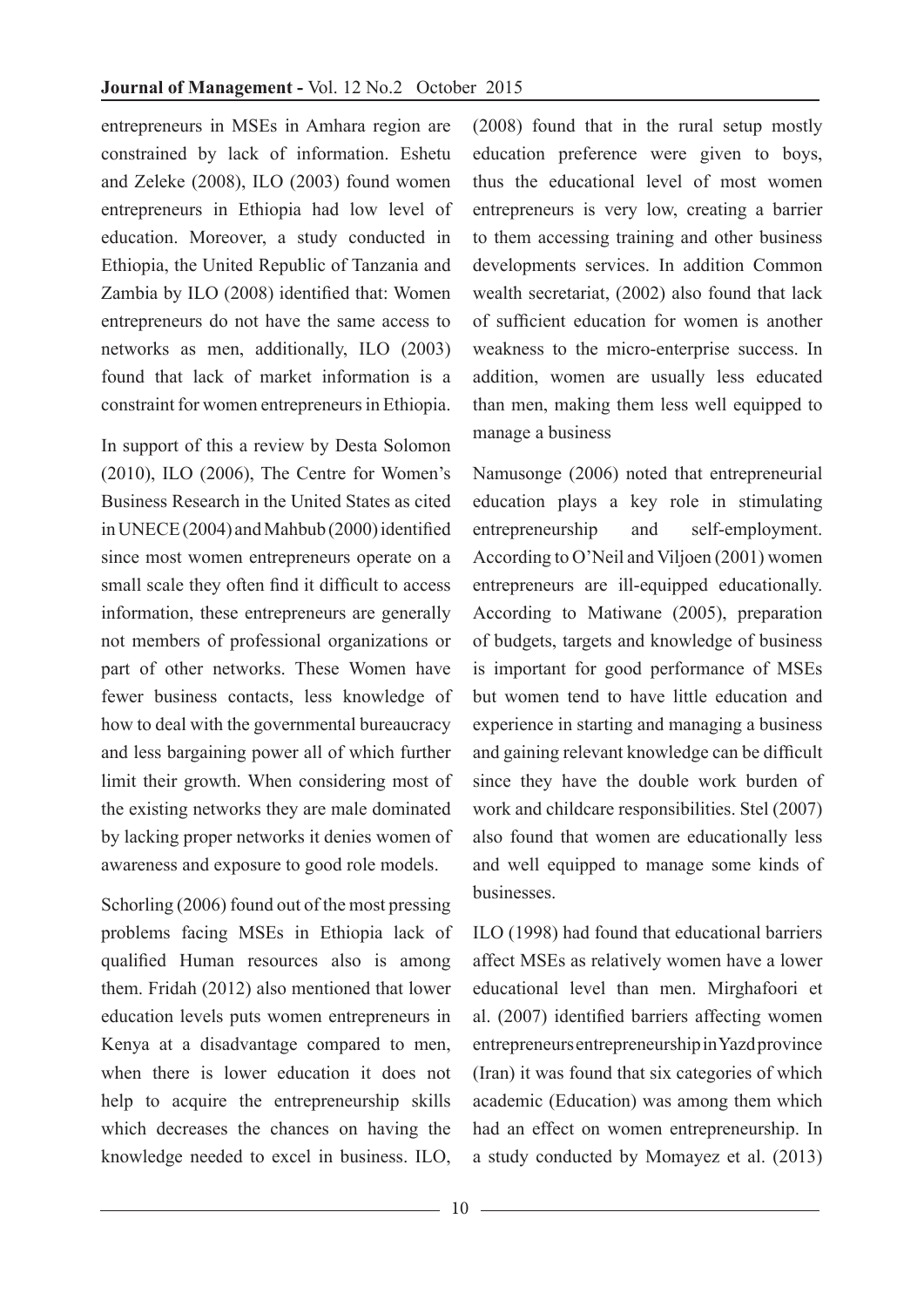with title "Investigate the factors affecting women entrepreneurship development", result showed that level of education plays a key role. While Lerner and Hisrich (1997) conducted a study on Israeli women entrepreneurs found Human capital (level of education, skills) one of the factors that affect the performance. As presented in the literature review in the previous section, in general performance of informal sector is effected by many factors. This has been interesting topic among scholars and donors in various context in various part of the

four important factors, training and skills, education, social and economic matched with the literature review.

As the extension of the study of Rauf and Rukshan (2016), with a larger sample size, to test this prediction empirically, the present study apply a survey method using a questionnaire especially designed based on the initial study by Rauf and Rukshan (2016). As such, this study has developed the following conceptual model and four hypotheses.



*Source: Developed for this study* 

### **Figure 1: Conceptual frame work**

world. However, only one study is conducted inductively to identify the factors influencin the performance of informal sector in the Sri Lankan context among a sample of women headed households (Rauf & Rukshan, 2016). The exploratory study and the factor analysis conducted by Rauf and Rukshan (2016) found

 $H_1$ : Employees who have more skills would show more performance of Informal Sector.

 $H_2$ : The more the difficult in getting the economic factors the lower the performance of informal sector.

 $H_3$ : The extent to which social support is received by the informal sector employment influences the performance of Informal Sector.

H4 : Employees who have higher level of education would have higher levels of performance of Informal Sector.

#### **Method**

The questionnaire developed and validated in the study by Rauf and Rukshan (2016) is used for this study. The questionnaire comprised of two sections: Section A comprised the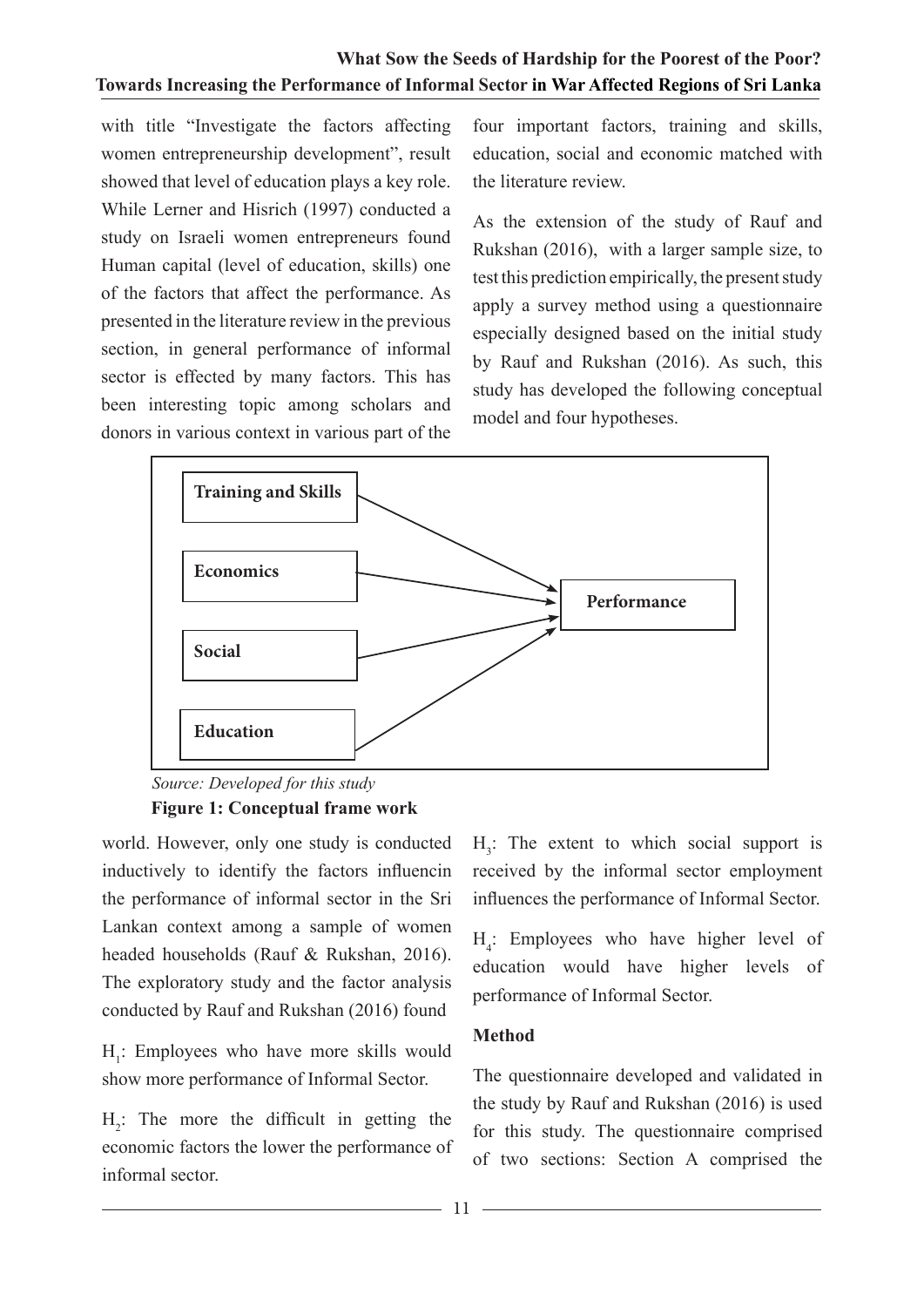demographic characteristics of the participants; Section B consists of five sub-sections which measure: training and skills, economic, social, education and performance. The items in section B were scored based on five-point rating scale ranging from  $N =$  never to  $A =$ always. All items were originally developed in English and translated into Sinhala and Tamil via a double blind back-translation technique (Brislin, 1980). The scale was again checked to confirm normal distribution. Reliability Cronbach alpha coefficients was 0.76 for section one, 0.84 for sub-section two, 0.83 for sub-section three, 0.79 for subsection four, and 0.84 for sub-section five and 0.79.

According to the statistics there are 192,772

people living in Vavuniya, out of these people 53% - 102,169 individuals are economically active. In this 61.2% of individuals 62,527 in number are in the informal sector according to the 2014 labour survey statistics, accordingly this study consider the informal sector the women headed household who are mostly participating in this sector which amounts to 9389 families (according to the Ministry of social welfare Vavuniya district office). This could be divided as Vavuniya Town 6140 families, Vavuniya South 906 families, Vavuniya North 822 families and Vangalachettikulam 1521 families. By using stratified sampling method out of the population a sample of 300 families are selected. The sampling is drawn in the following manner.

| Name of Division   | Sample calculation                 | Sample |
|--------------------|------------------------------------|--------|
| Vavuniya Town      | 6140 families /9389 families x 300 | 196    |
| Vavuniya South     | 906 families /9389 families x 300  | 29     |
| Vavuniya North     | 822 families /9389 families x 300  | 26     |
| Vangalachettikulam | 1521 families /9389 families x 300 | 49     |
| Total              |                                    | 300    |

#### **Table 2: Sample break down**

*Source: Vavuniya district statistical data, 2015*



**Figure 2: Pattern of performance by the respondents**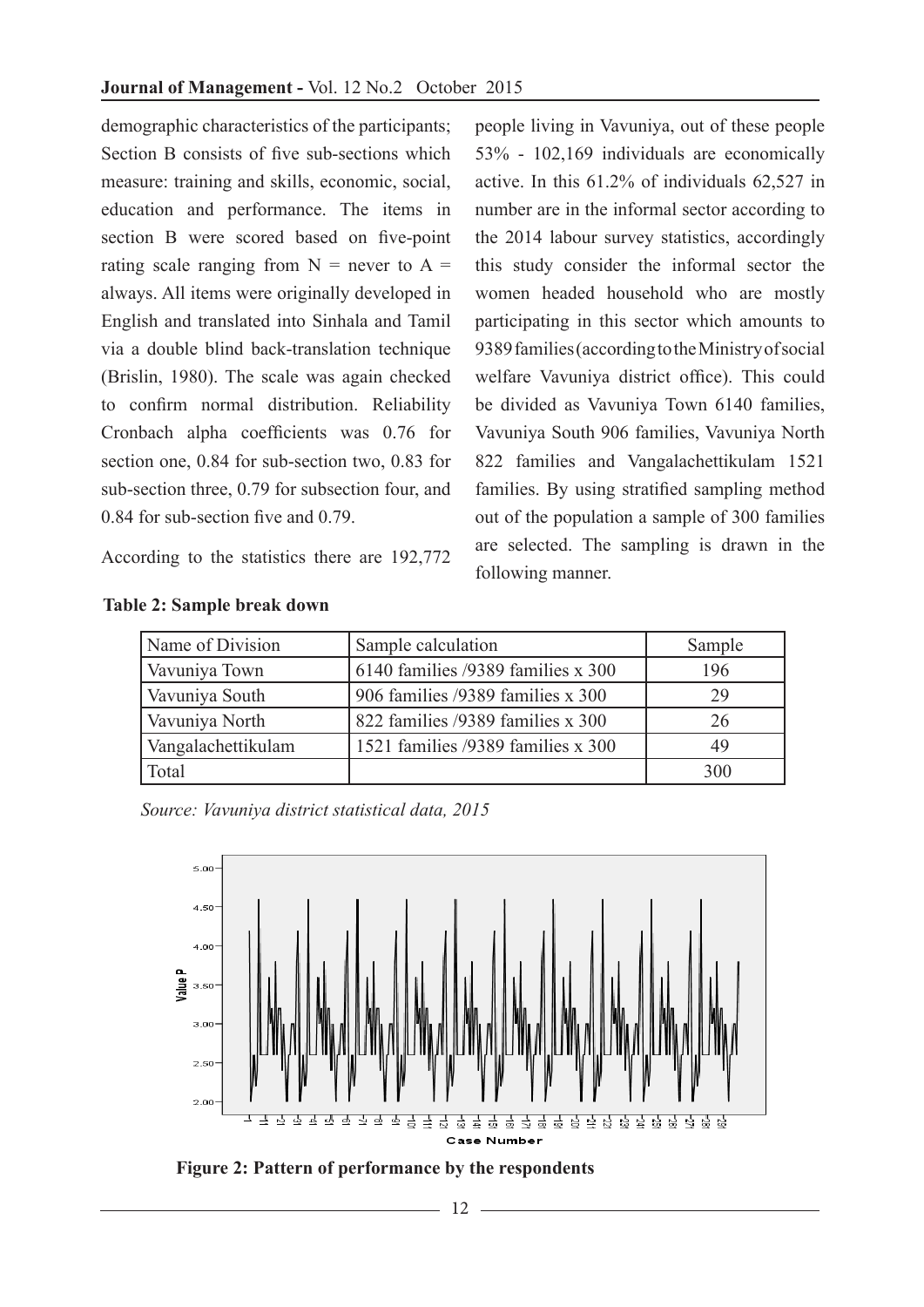The Figure 2 shows that there is a fluctuation in the performance among respondents. These fluctuations are determined by its predictors. As such the present study has hypothesized four factors as determinants of the performance of the informal sector. Hypotheses are tested using correlations and regression analysis.

The purpose of correlation and regression analysis is to analyze the relationship among variables and measure the strength of the linear relationship between the variables. According to Swanson and Holton (2005), it is the most popular statistical technique for hypothesis testing and is used to measure the naturally occurring levels of the variables to predict the score on the dependent variable. The advantage of this regression analysis method often cited is its ability to test and reveal relationship between the dependent variable and independent variables with different levels of significance.

Correlations between the independent and dependent variables of this study are given in Table 3. This explains the inter correlation

 among the independent variables and dependent variables and between dependent and independent variables. Therefore, researcher infers that moderate and strong correlation exists between independent variables i.e. Training, Economic, Social, Education and dependent variables i.e. Performance.

The r values between Training and Performance is 0.845, Economic and Performance is 0.899, Social and Performance is 0.841, and Education and Performance is 0.893 (all >0.3). Thus Performance is associated with all Training, Economic, Social, and Education. The r value between other variables are less than 0.90. Therefore, no multicolliniarity. The results of the correlations reveals that there is a relationship between independent and dependent variables. Variables such as Training, Economic, Social, and Education are significantly associated with dependent variable Performance. It is because of the fact that at 1% significant level, all independent variables are significantly correlated with dependent variables i.e. Performance. Hence,

| <b>Correlations</b>                                            |                            |           |          |          |          |  |  |  |  |
|----------------------------------------------------------------|----------------------------|-----------|----------|----------|----------|--|--|--|--|
|                                                                |                            | TS        | Έ        | S        | ED       |  |  |  |  |
| Training                                                       | Pearson Correlation        |           |          |          |          |  |  |  |  |
| Economic                                                       | Pearson Correlation        | $.819**$  |          |          |          |  |  |  |  |
| Social                                                         | <b>Pearson Correlation</b> | $.725***$ | $.757**$ |          |          |  |  |  |  |
| Education                                                      | <b>Pearson Correlation</b> | $.884**$  | $.878**$ | $.789**$ |          |  |  |  |  |
| Performance                                                    | <b>Pearson Correlation</b> | $.845**$  | $.899**$ | $.841**$ | $.893**$ |  |  |  |  |
| **. Correlation is significant at the $0.01$ level (2-tailed). |                            |           |          |          |          |  |  |  |  |

#### **Table 3: Correlations among studied variables**

*Source: Survey Output*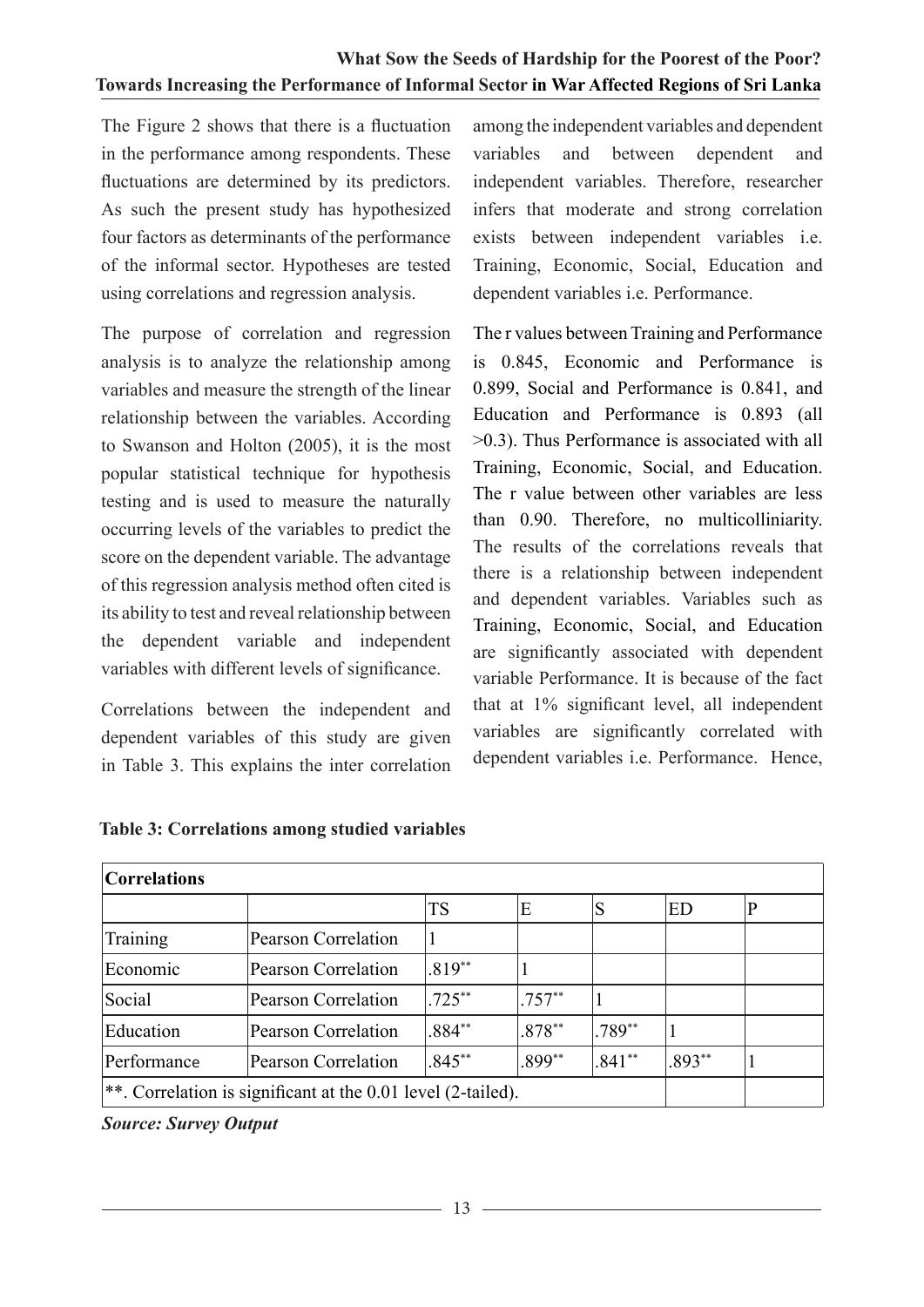|       |                             | R      |      | Adjusted Std. Error of                                                          | <b>Change Statistics</b> |          |           |     |           | Durbin-Watson |
|-------|-----------------------------|--------|------|---------------------------------------------------------------------------------|--------------------------|----------|-----------|-----|-----------|---------------|
| Model | R                           | Square |      | $\overline{R}$ Square $\left $ the Estimate $\right $ R Square $\left F\right $ |                          |          | $df1$ df2 |     | Sig.<br>F |               |
|       |                             |        |      |                                                                                 | Change                   | Change   |           |     | Change    |               |
|       | $.845$ <sup>a</sup> $1.713$ |        | .712 | .32747                                                                          | .713                     | 741.4171 |           | 298 | .000      |               |
|       | $.919b$ .844                |        | .843 | .24217                                                                          | .130                     | 247.9121 |           | 297 | .000      |               |
| 3     | .940°I.                     | .884   | .883 | .20870                                                                          | .041                     | 103.8911 |           | 296 | .000      |               |
| 4     | $.943$ <sup>d</sup> $.890$  |        | 888  | .20421                                                                          | .005                     | 14.178   |           | 295 | .000      | 2.150         |

**Table 4: Model Summary**

#### *Sourse : SPSS output*

it could be concluded that Training, Economic, Social, and Education are contributing to the Performance of the informal sector among women headed households. In an attempt to examine the relationship between independent variables and dependent variables, this study performed regression analysis as well. Initially a total model, that is all independent variables as a composite variable regression was carried out.

The R-Square value of 0.890 reveals that the model accounts for 89% of variance in the P, a very good model with a p-value of less than 0.001. The Durbin- Watson 2.150 which is almost 2. ANOVA table reveals that the overall significance of the model is good with  $p<0.05$ .

The equation for the model is,  $P = 0.103 +$ 0.139 (TS) + 0.395 (E) + 0.283 (S) + 0.204 (ED). Accordingly, education factor has most significant influence than other factors. The social factor takes the second place in its significance. Model 1, which included only Training, accounted for 71% of the variance (Adjusted R2=0.713). The inclusion of Economic into model 2 resulted in an additional 13% of the variance being explained (R2 change=0.13). The third model also included Social which resulted in an additional 4%. Of variance

| Model                        | Unstandardized<br>Coefficients |            | Standardized<br>Coefficients | T     | Sig. | Collinearity<br><b>Statistics</b> |            |
|------------------------------|--------------------------------|------------|------------------------------|-------|------|-----------------------------------|------------|
|                              | B                              | Std. Error | Beta                         |       |      | Tolerance                         | <b>VIF</b> |
| (Constant)<br><b>TS</b><br>E | .103                           | .058       |                              | 1.762 | .079 |                                   |            |
|                              | .139                           | .042       | .139                         | 3.277 | .001 | .209                              | 4.777      |
|                              | .395                           | .042       | .395                         | 9.401 | .000 | .212                              | 4.715      |
| S                            | .283                           | .032       | .284                         | 8.806 | .000 | .359                              | 2.789      |
| ED                           | .204                           | .054       | .200                         | 3.765 | .000 | .133                              | 4.525      |

**Table 5: Coefficients of the Study Variables**

*Sourse : SPSS output*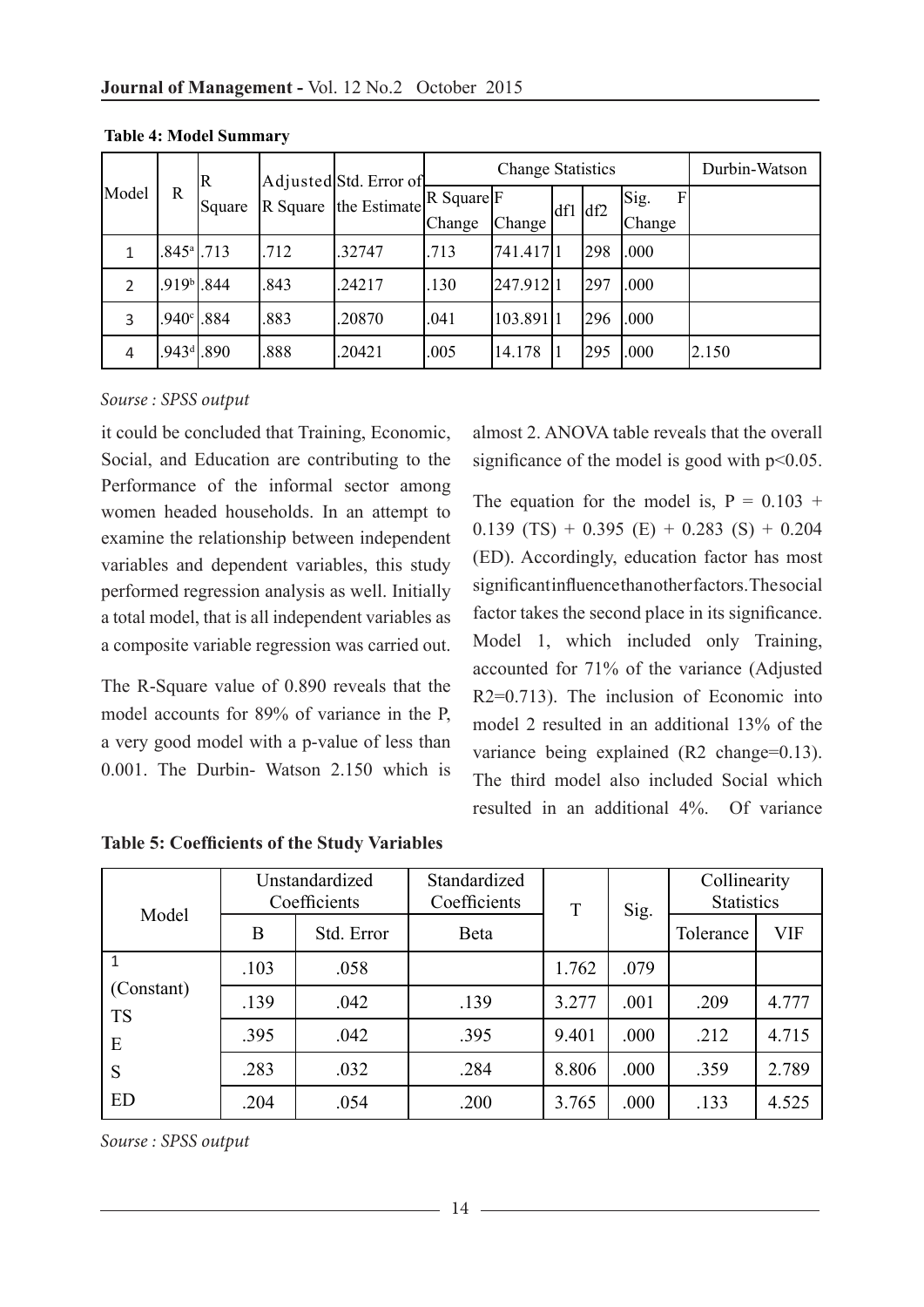explained (R2 change= 0.041). The final model 4 also included Education which resulted in an additional .5% of variance explained (R2 change= 0.005). The ANOVA table also report that results for the four models are significant.

Furthermore, analysis are carried out on the basis of respondents' demographic characteristics at individual item basis. The table below shows that majority of the respondents are above 40 age (130). However, the highest performance (mean value 5.00) is obtained for the item 2 (I have an intention to continue the business) of the performance construct. Almost all the respondents have said to continue their business. This imply that more forces should be given to improve the performance of the informal sector as many families are depending on this so for sustainable development this should be focused on. Most respondents are married (100) or widows which stands at (110). However, the highest performance (mean  $= 5$ ) is obtained for item 1, 2 and 5 (my business has grown consistently; I have an intention to continue the business and my production has consistently increased) for the unmarried women. This explains that these women are taking care of their families but without the durned of husband or children as this is evident as they have higher mean value for all responses while the married and the divorced are having lesser mean values.

Respondents who have higher education qualifications have an enhanced mean value than the respondents who have lesser education qualification. This is evident that A/L completed respondents had a higher mean value (5.00) for item 2 (I have an intention to continue the business) as well the average mean value is also higher for A/L and for O/L completed respondents. When considering the first study there were factors as "advertisement improvement" "unity among business associates" "diseases" so these factors also could have an impact in other districts or similarly in Vavuniya district as the researcher had considered only the women headed households but when it comes to overall informal sector there could be these factors also affecting at a considerable level.

Individual and environmental factors are positively correlated with the performance of informal sector among women headed households in the district of Vavuniya in Sri Lanka (Adjusted R Square =  $88.8$  *p* = 0.00). Results of the regression analysis reveal that factors training and skills, economic, social and education collectively as well as individually positively associated with the performance of informal sector. More specifically training and skills is significantly related to performance of informal sector. Similarly economic, social and education significantly related to performance. (R –Square)

These findings are consistent with the previous findings. Fridah (2012), Nugundu (2012), Desta Solomon (2010) and ILO (2008) found positive and significant association between these variables. Overall findings supports all hypotheses and all independent variables are best predictors of performance of informal sector. Thus it is revealed that the factors training and skills, economic, social and education are contributing the performance significantly.

This finding has indicated that training and skills, economic, social and education are the most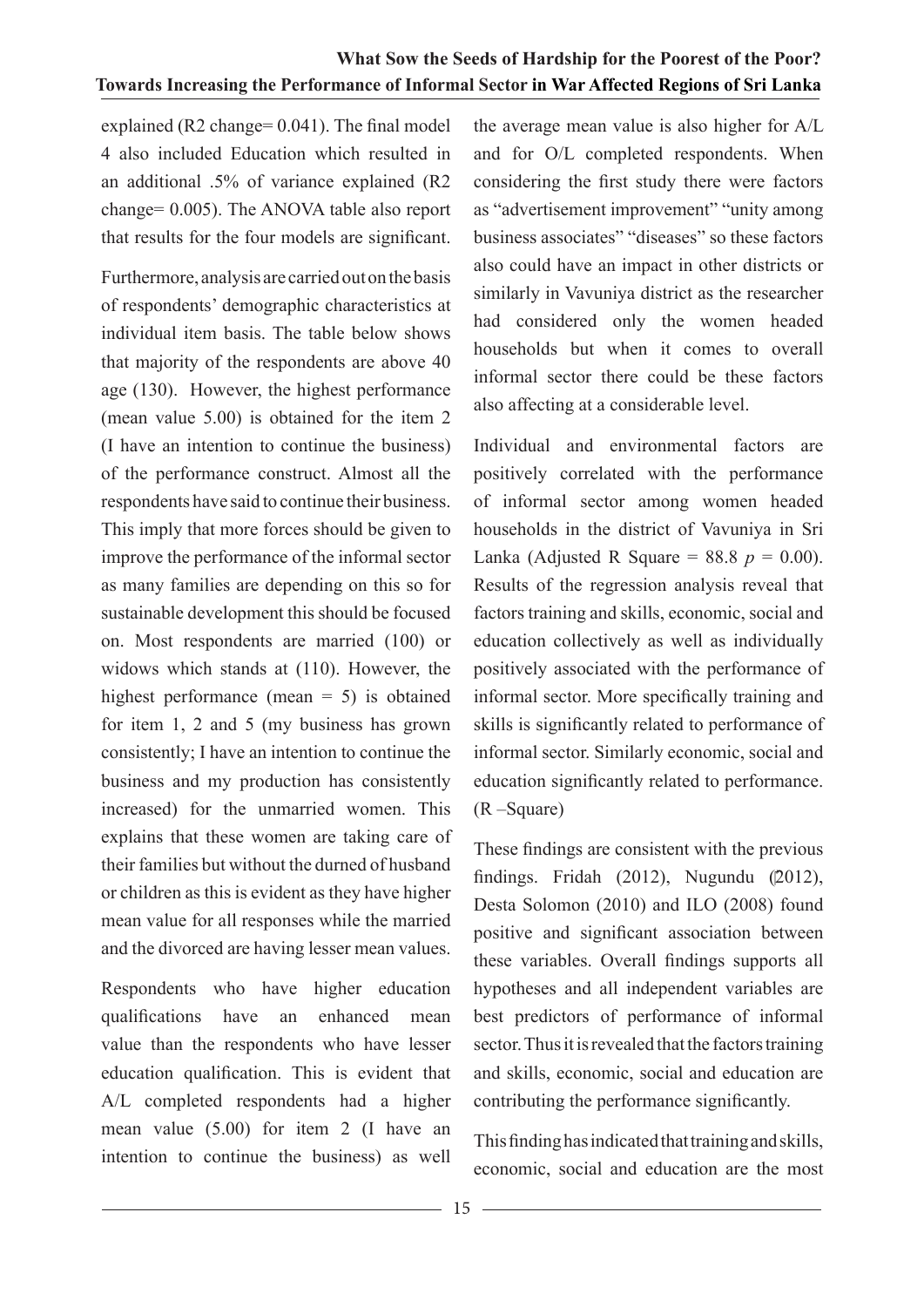important predictor of the level of performance and are the most critical components for securing higher performance among the respondents of this study. Performance can be increased by providing improved skills for the informal sector participants, this could be done through providing short period training programmes at village level to increase their technical skill as well other skills like accounts keeping, creating a business plan, enhancing customer care, but these trainings should be carried without disturbing their informal business as well their family commitments.

More over by increasing the economic factors like improving the infrastructures, improving marketing opportunities specially helping to get access to finance will help the informal sector participants to improve the performance of their informal sector enterprise. Most of the participants had mentioned that this was the most critical factors out of the four and especially the access to finance was the major problem due to no or less collaterals. This is one problem which needs special attention as well rapid solution.

As per the finding social factors also has its influence on the performance level of the informal sector, so by reducing the barriers like barriers at family, barriers at village level and barriers at societies this should be eliminated to improve the performance of the informal sector enterprise. As these effects ones inner soul and ability to perform well, much awareness programmes should be conducted to eliminate such discrimination against women, to have sustainable development as women play equal part in developing a countries economy.

According to the study findings education also has its influence on the performance of the informal sector as it was evident a less educated person finds it hard to manage a business while a person having a higher education level finds it much easier to handle and operate the business, so more emphasis should be given to increase the education level of the participants in the informal sector. However at present the need for education has been realized and mostly all children are been sent to school by their parents other than exceptional cases so the generation who is already in the informal sector has the need to improve their education level, so if some additional basic educational programmes could be conducted specially for the informal sector enterprises it will help the business to perform well, in future if the school syllabus will also have some business generating idea it will help the country to develop rapidly.

#### **Findings and Conclusion**

Realising the effective functioning of the informal sector and its contribution to the Sri Lankan GDP, this study has set out the main objective as to identify factors that influence the performance of the informal sector among the women headed households in the district of Vavuniya Sri Lanka. Keeping the research findings it is evident that the informal sector is been influenced by the four major factors as training, economic, social and education. Through these findings it is able to conclude that, employees who have more skills would show more performance of Informal Sector; the more the difficult in getting the economic factors the lower the performance of informal sector; the extent to which social support is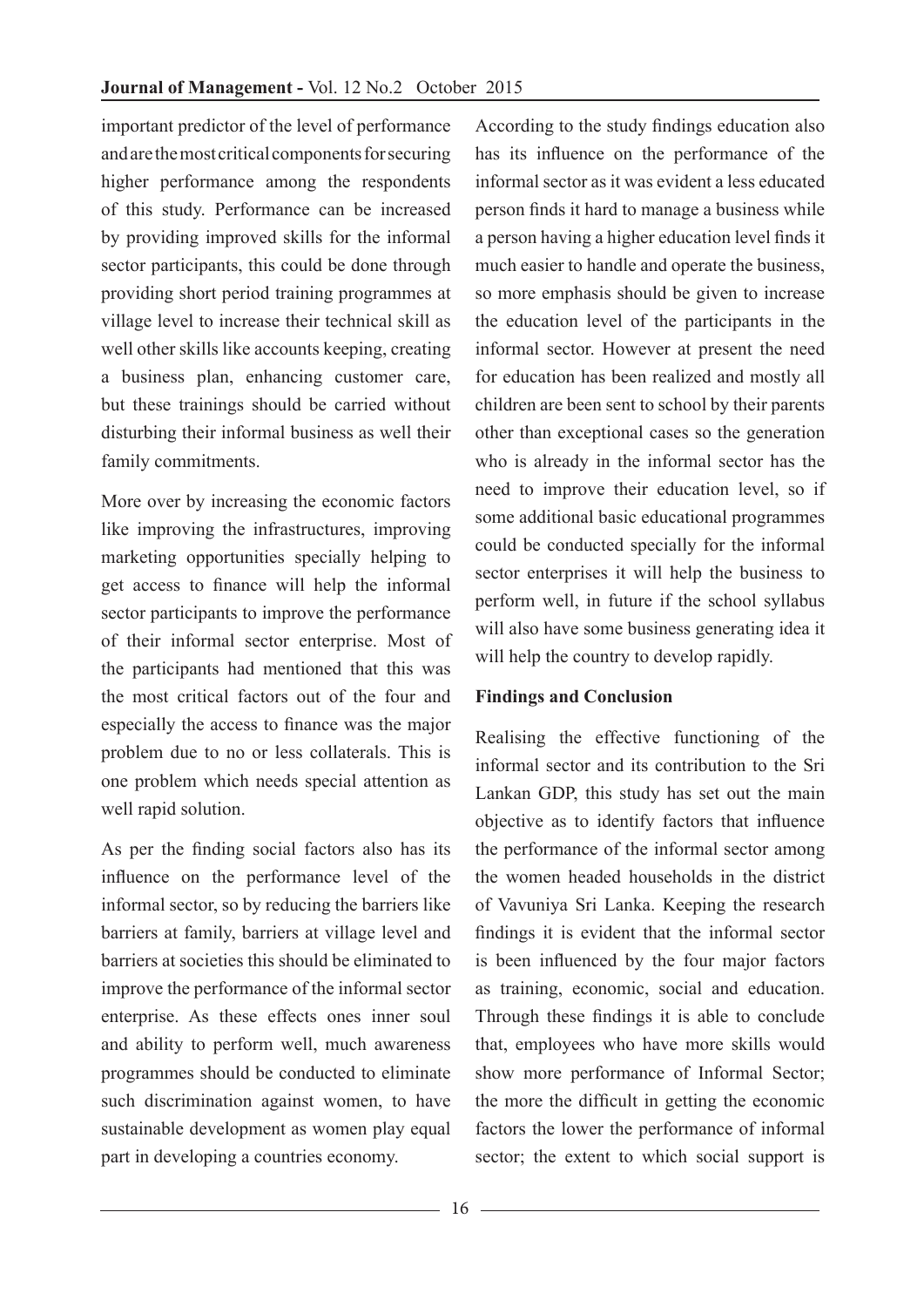received by the informal sector employment influences the performance of informal sector and last but not least employees who have higher level of education would have higher levels of performance of informal sector. To enhance the performance of women entrepreneurs in the informal sector based on the findings and conclusions of the study, the following recommendations are forwarded.

As the major issue identified access to finance, this should be created at an essay access mode. The banks of Sri Lanka though they have good schemas existing, when it comes to the ground level due to the individual perceptions and not wanting to face risk and safe guard their jobs the bank staffs don't tend to motivate MSEs to obtain these loans. This perception should be changed and people should be encouraged to obtain these loans without going into the informal credit schemes which are dangers and expensive due to high interest rates.

The micro credit institutes also should consider their interest rates, as when it is compared with the bank interest it seems very high. Micro credit institutes and banks should give away loans with a grace period which will help the beneficiaries to start or expand their business and then start paying as in most of the case it is the other way before getting the outcome of the investment they start paying for the loan this should be changed as this too burden the person and due to this also some don't obtain for a loan. Collaterals are also another problem for many as especially the poor people don't have that kind of security, so they are unable to get access to finance. Some special systems should be considered. It could be suggested that donors,

funding agencies, NGOs or the Government without giving away in kind support they could keep a huge deposit as collateral in the banks and give away loans for these MSEs.

To make the beneficiary serious about their business, business development services could be given by the Government departments as for this purposes there are several departments created namely industrial development board, department of industries, science and technology officer and small industries development department. By this a good feasible business proposal could be created and submitted to the bank and obtain the loan with a grace period and start the business. When income is generated they could start paying the loan. To monitor this system the government officials like human resource development officer, Samurdhi office, women development officer, social service officer, skills development office, Grama Niladharies could contribute.

More over gender awareness programmes should be done at community level to reduce the discrimination of women participating in MSEs. Most of the time due to culture barriers women feel shy to discuss with the male officers their business plans and meeting them on developing a plan to start or improve their enterprise, so in these case if a women is feeling hard every department should have a women officer who could help these women and reduce the discrimination and give these kind of women the opportunity to explore business activities and gradually have counselling and awareness sessions to prepare them to face the customers. Customer relationship training, marketing training financial training should be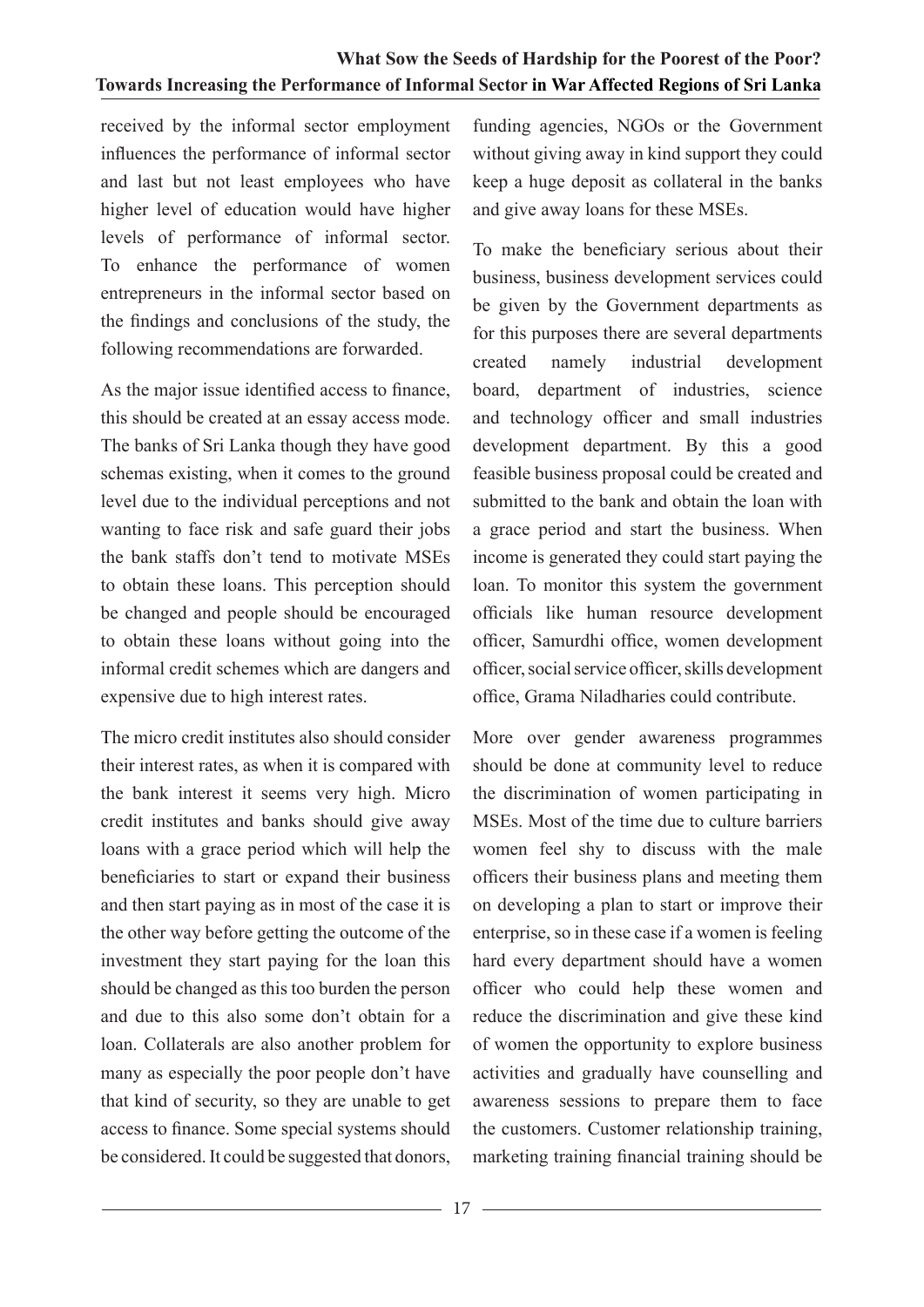given to all enterprises. Additionally stress relief programmes specially counselling services should be given by the government officials or some major companies as their corporate social responsibility activity could help these women. Action should be taken to register all enterprises as the informal sector enterprises are afraid to register due to the lack of awareness so this stereotype should be changed and they should understand that they get a voice if they register them self and they get protection form the law. It could be recommend at every divisional level a lawyer or a person fully aware with the legal requirements of the government should be attached to the division where any entrepreneur could obtain legal advice from these officials.

More over all officers at divisional level involved in the business creation and monitoring should be attached to one premises as all services could be obtained at a single location as it has been observed that most of the time a person has to go around to get all needed activities to commence a business activity. To tackle different economic, social/ cultural and legal/ administrative bottlenecks they face, women entrepreneurs should form entrepreneurs associations and register them at the respective divisional or district secretariats

Infrastructure development projects should be done, especially these informal sector enterprises are from the village levels where there is no proper interior roads, electricity as due to this they find it hard to get raw materials as well market their products. Good insurance schemes should be created and all enterprises should obtain an insurance policy as this will give a protection to these beneficiaries as some times due to manmade or natural disasters always the small businesses find it hard to recover.

More marketing linkages should be created especially try to get international linkages for an example some NGOs have got links from outer countries and exporting handmade batik, handicraft items, handloom so these kind of linkages will help some businesses. Vocational training institutes should change their training programmes to meet the demand of the market but most of the training programmes are conducted depending on the equipment available at these institute so market surveys should be carried out and then training programmes planed.

Recognition of prior learning (RPL) system should be given to all enterprise this is a system though a person has not gone to a formal vocational training he could sit for a practical exam and obtain a national vocational qualification (NVQ) this will help him or her to show case his talent as many are requesting certificate to prove a person's qualification before obtaining a service so this will give recognition as well to obtain government projects NVQ certification is a must requirement. To bring about enterprise development to the educational system where children will be getting the idea generated at their young age and they could prepare a career on that field.

Some basic educational programmes should be introduced to enhance the basic education for the informal sector participants who don't have the basic education, this will be a challenging process, as the commitment level could be less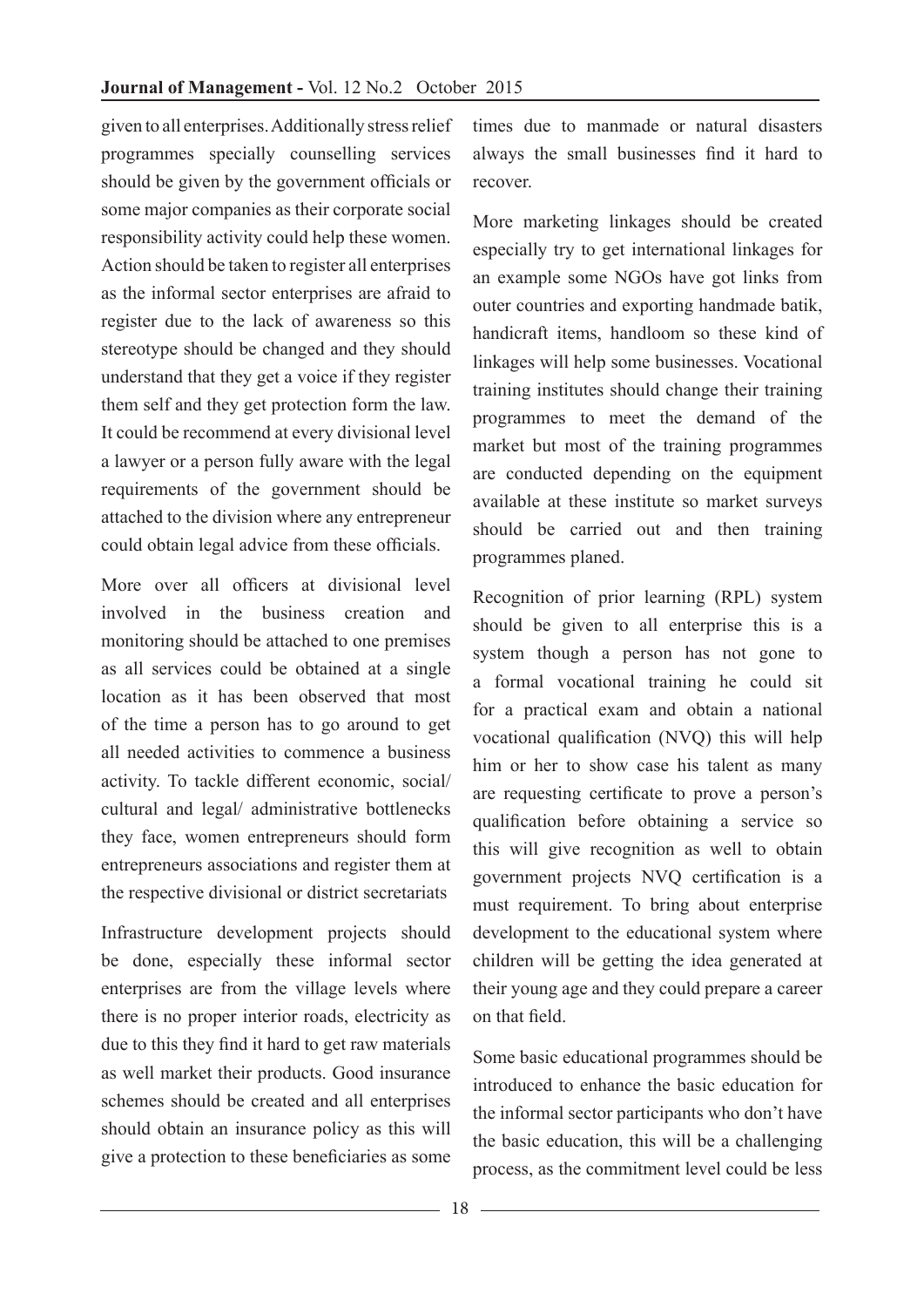from the participants however some regret that due to the war and been displaced often they couldn't continue their education so people like this might join and benefit from it. Women entrepreneurs in MSEs in Vavuniya division should share experiences with other entrepreneurs in other division and or towns or districts so that they can learn a lot from best practices of those entrepreneurs. Medical assistance and check-ups should be mandated for employees as this will help the productivity life span increase as well special the hygienic conditions will improve which will help the business activities.

This study will help the society in many ways, as this study has found the factors training and skills, social, economic and education as mostly influencing the informal sector this will help the people who are directly benefiting from the informal sector to concentrate in these factors as it will help them to improve their performance if they give priority and improve these factors. At the same time NGOs and government institutes working in this field could use these findings as a base to prepare future projects. As in the introduction it way mentioned that because not knowing the actual factors influencing the informal sector large amount of money has been spent to help the beneficiaries in this sector so by using these NGOs or the government officials can create a better project to suite the beneficiaries.

This will be an awakening call to the banks and the micro finance institutes as they can understand that their products have not reached the needy. This study would help the government to prepare better plans for the future in developing the informal sector. Finally this study would help the future researcher for literature as many of the studies are been conducted in other countries and not in Sri Lanka so this will be used during studies under the Sri Lankan context as well for general studies. This could be as a guide line as the factors were found from the respondents them self so they could use these factors as well other factors which were eliminated due to less responses for future studies.

As it is evident from the data findings the four factors identified through this study are influencing a major part in the informal sector performance, other factors also could influencing the performance of the informal sector and they have not been identified this will be an option for future studies. At the same time this study has been conducted at the Sri Lankan content in the war affected region where in another country or in another region which was not effected by war might have other factors influencing as this could be considered as for future studies. More over the researcher had selected women headed households as the respondents other respondents might have different opinions this also could be considered for future researches. In the first study the researcher excluded some factors as they didn't have significant respondents supporting them but in other regions these might be the major factor influencing so this also could be considered. Future research could be conducted with additional factors add to these four factors.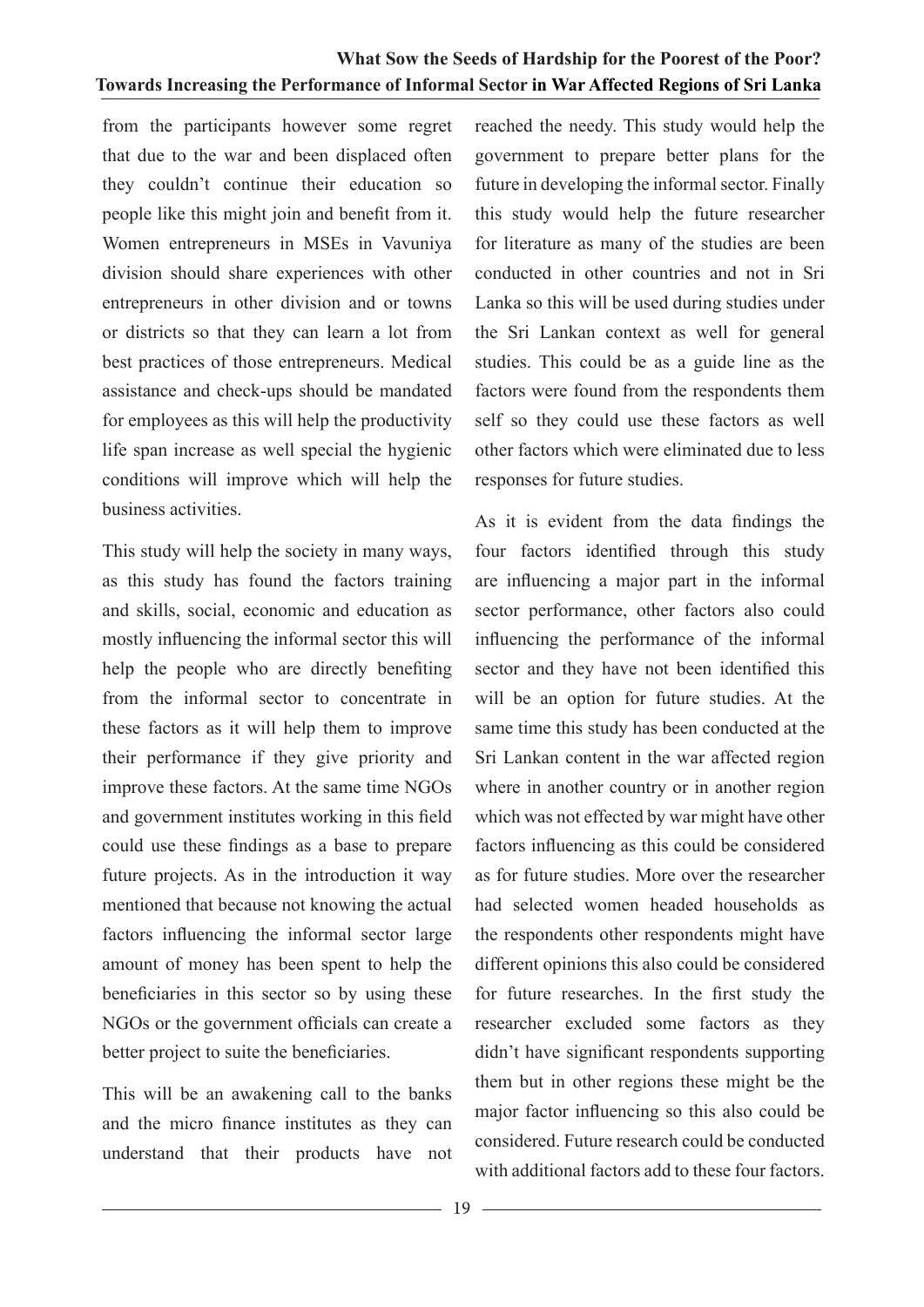#### **References**

- Acosta, B., Edna., Bose., & Christine (1995). *Colonialism, Structural Subordination and Empowerment: Women in the Development Process in Latin America and the Caribbean'*, Philadelphia: Temple University Press, 15-36.
- Ahmad, S. Z., Xavier, S. R., Perumal, S., Nor, M. L., & Mohan, C. J. (2011). The transition from corporate Careers to business ownership: The case for women entrepreneurs in Malaysia. *International Journal of Business Administration*, 2 (3), 149
- Alidoost, S., Lashgarara, F., Farajollah, H. S. J. (2012). *To prioritize barriers in the development of rural women entrepreneurship in Garmsar city*, National Conference on Entrepreneurship and business management knowledge based, Mazandaran University.
- Amyx, C. (2005). Small Business challenges, the perception problem: Size Doesn't matter, *Washington Business Journal*, 2(1), 15.
- Athanne (2011). *Entrepreneurship in Kenya*, *Nairobi*.
- Bardasi, E. & Abay, G. (2008). Unlocking the Power of Women. Chapter prepared for the Ethiopia ICA. Toward the Competitive Frontier: Strategies for Improving Ethiopia's Investment Climate. World Bank, Washington D.C.
- Becker, K. F. (2004). The Informal Sector. Stockholm: SIDA, Swedia. Retrieved on December 25, 2015, from http://rru. worldbank.org/Documents/.
- Bibars, I. (2001). *Victims and Heroines: Women, Welfare and the Egyptian State,* London: Zed.
- Blunch, N. H., Canagarajah, S., & Raju, D. (2001). The Informal Sector Revisited: A Synthesis Across Space and Time, Social Protection Discussion Paper Series No. 0119. The World Bank. Retrieved 13-12- 2015, from http://siteresources.worldbank. org/socialprotection/Resources/
- Bosma, N., Van Prag, M., Thurik, R., & De Wit, G. (2004). The Value of Human and Social Capital Investments for the Business Performance of Start-ups. Small Business Economics, 23(3), 227-236.
- Brush, C. G. (1992). Research on business owners. Past trends, a new perspective and future directions. *Entrepreneurship Theory and Practice*, 16(4), 6.
- Brislin, R.W. (1980). Translation and Content Analysis of Oral and Written Material. In: H.C. Triandis and J.W. Berry (eds.), Handbook of Cross-Cultural Psychology, (vol. 2, pp. 389-444). Boston: Allyn & Bacon.
- Bullock, S. (1994). *Women and Work,* London: Zed.
- Butter, E. H., Moore, D. P. (1997). Women's organizational Exodus to Entrepreneurship: Self-reported Motivations and correlates with success, *Journal of small Business Management*, 22, 186-192.
- Canagarajah, S., & Sethuraman, S.V. (2001). *Social Protection and the Informal Sector in Developing Countries: Challenges and Opportunities, Social Protection Unit Human Development Network the World Bank*.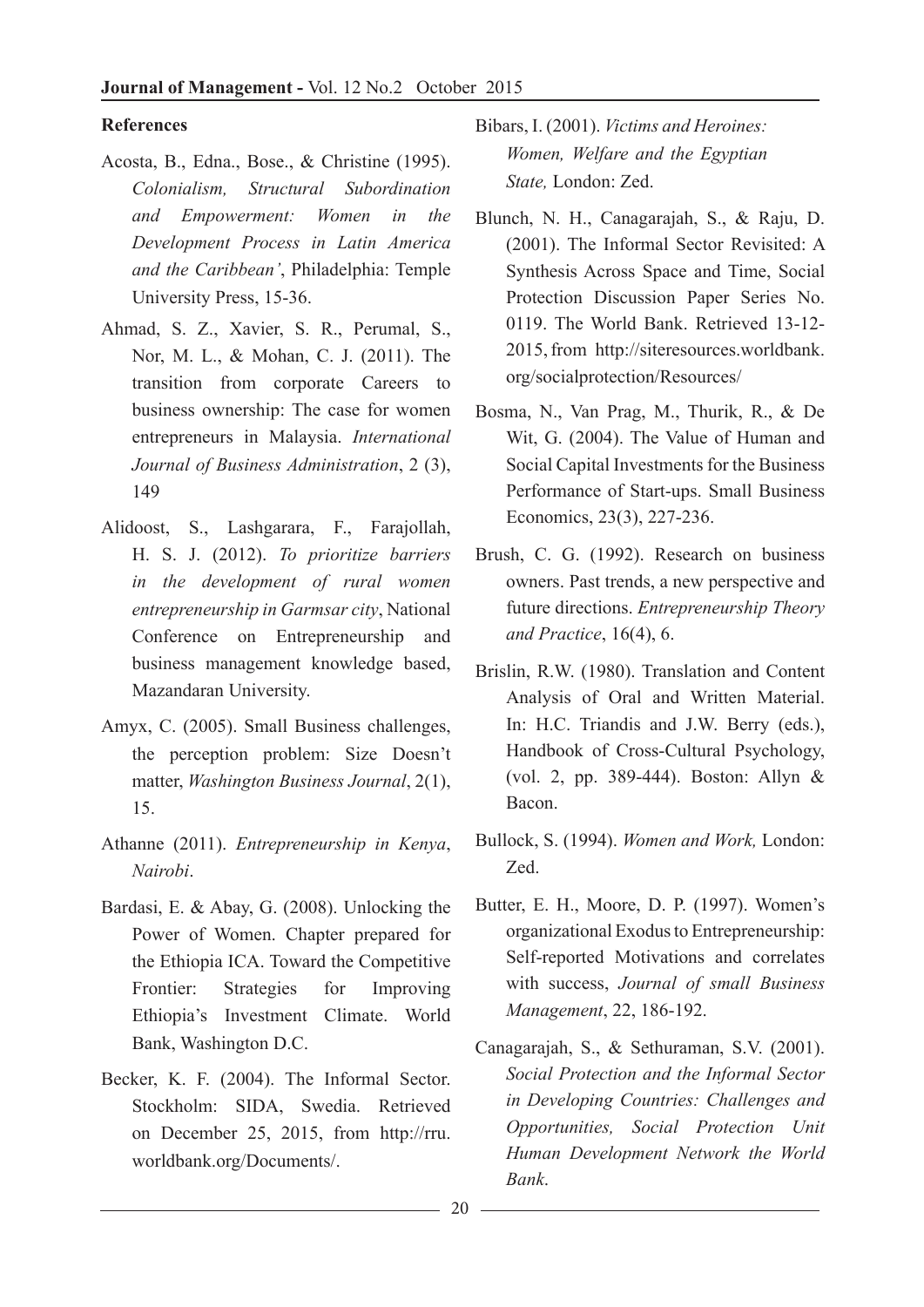- Chant, S. (2007). Poverty begins at home? Questioning some (mis) conceptions about Children, poverty and privation in femaleheaded households, London school of economics.
- Chitsike, C. (2000). Culture as a barrier to rural women's entrepreneurship: experience from Zimbabwe. *Gender and Development*, 8(1), 71-77*.*
- Coleman, S. (2007). The Role of Human and Financial Capital in the Profitability and Growth of Women-Owned Small Firms. *Journal of Small Business Management,*  45(3), 303-319.
- Cooper, Arnold C., F. Javier Gimeno Gascon, and Carolyn Y. Woo (1994). "Initial human and financial capital as predictors of new venture performances." Journal of Business Venturing, 9: 371-395.
- Desta, S. (2010). *Desk Review of studies conducted on women Entrepreneurs in Ethiopia. Differences between Femaleand Male-owned Small Business*es, Federal Reserve.
- Du Rietz, A. & Henrekson, M. (2000). Testing the Female Underperformance Hypothesis. *Small Business Economics*, 14, 1-10.
- Eshetu, B. & Zeleke, W. (2008).Women entrepreneurship in micro, small and medium enterprises: The case of Ethiopia. *Journal of international women'sstudies.*  $10(2)$ , 3-5.
- Finne, G. (2001). Feminisation of Poverty, retrieved from http://www.ywca.int/ programs on 20-07-2015.
- Fridah Muriungi Mwobobia 2012 "The Challenges Facing Small-Scale Women Entrepreneurs: A Case of Kenya." International Journal of Business Administration 3(2)
- Gemechis, T. (2007). Attitude of College Students towards Entrepreneurship: A Case Study of Addis Ababa University and Rift Valley University College. Addis Ababa, Ethiopia. Unpublished Thesis.
- Graham, C. (1996). *Gender Issues in Poverty Alleviation: Recent Experiences with Demand-based Programmes in Latin America, Africa and Eastern Europe*. Issues in Development Discussion Paper (Geneva: International Labour Organisation).
- Hasheminejad, A. A. (2005). Development of women's entrepreneurship, *Journal of Employment and Entrepreneurship* (Growth), 3(12), 4.
- Hisrich, R. D. (2005). Entrepreneurship.7th Edition, Boston: McGraw Hill. Retrieved from http://www.csb.uncw.edu/people/ rowej, on 15–09– 2015
- ILO (2003). Ethiopian Women Entrepreneurs: Going for Growth ILO Sub regional Office, Addis Ababa, Ethiopia and Women's Affairs Department, Ministry of Trade & Industry MoTI/WAD in association with In Focus Programme on Boosting Employment through Small Enterprise Development International Labour Office, Geneva
- ILO (2006).Vulnerability and young women Entrepreneurs: A case study of Ethiopian Informal Economy. Geneva: International Labour Organization. Retrieved from http://www.cartierwomensinitiative.com, on 16-08-2015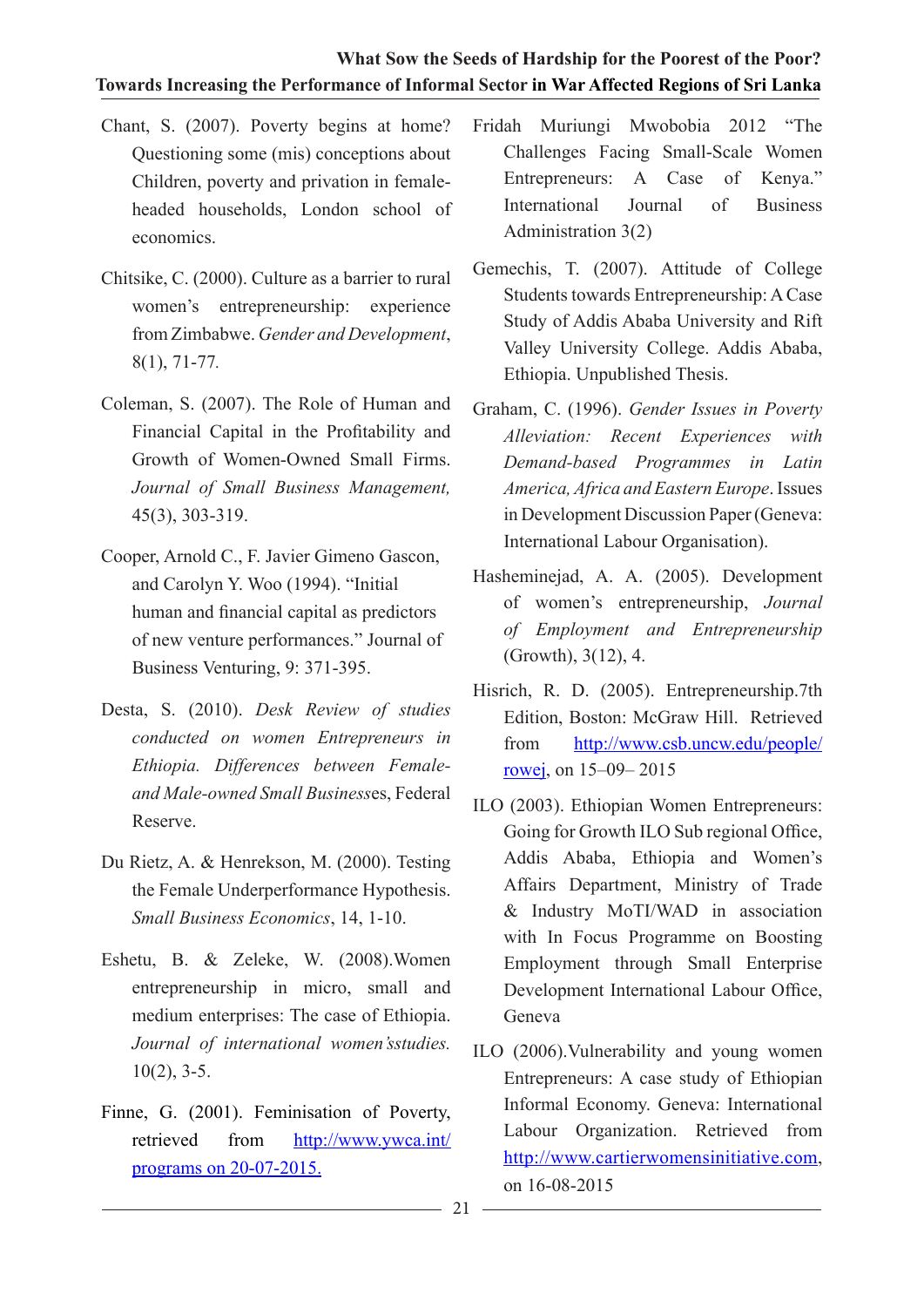- ILO (2008). Women Entrepreneurs in Kenya. Factors affecting Women Entrepreneurs in Micro and Small Enterprises in Kenya. Geneva. International labour Organization.
- Report on Youth Employment Opportunities in Africa (2009). The Impact of Young Women's Vulnerabilities on Opportunities to become an Entrepreneur A case of Ethiopia - ILO/ECA
- Jaiyeoba, O. (2010). The Impact of market orientation on SMMEs in the developing economies: a case of Botswana*. International Journal of Business Administration*. Retrieved from http:// dx.doi.org/10.5430/ijba.v2n3p132, 15-12- 2015
- Karimi, Z. (2005). The role of government support in expanding entrepreneurship among women: Case Study: women's cooperatives in Mazandaran province, the first conference women entrepreneurs and the challenges facing it, Association of Women Entrepreneurs' manager.
- King, Kenneth, & McGrath, Simon. (2002). Globalization, Enterprise and Knowledge: Education, Training and Development in Africa. Kluwer Academic Publishers
- Kinyanjui, M. N. (2006). Overcoming barriers to Enterprise Growth: The experience of MSEs in Rural Central Kenya, Nairobi, Kenya.
- Learner, M., Brush, C., & Hisrich, R. (1997). Israel Women Entreprenuer: An Examination of factors affecting Performance. *Journal of Business Venturing* 12 (4), 315-339.
- Longenecker, J. G., Carlos W. M., William, P. J., Leslie, E. P., & Joseph A. M (2006). Ethical Attitudes in Small Businesses and Large Corporations: Theory and Empirical Findings from a Tracking Study Spanning Three Decades
- Mahbub, U. H. (2000). Human Development Centre, Human Development in South Asia: The Gender Question (Oxford University Press): Karachi.
- Matiwane, M. (2005). South African Women entrepreneurship: A burgeoning force in our economy. A special report for SAWEN, an initiative of the DTI group.
- Mirghafoori, S. H., Sayadi Toranloo, H., & Fahimi Hanzaei, S. (2007). Identifying and ranking barriers affecting entrepreneurial activity of women using techniques mcdm: Women Entrepreneurs in Yazd province, *Journal of Women's Studies*, 1(2), 33-61.
- Momayez, A., Ghasemi, S. A., & Ghasemi, S. F. (2013). Investigate the factors affecting women entrepreneurship development, technology development, *Journal of parks and growth centers*, 9(35), 5-22.
- Namusonge, G.S. (2006). *Entrepreneurial Finance and Micro, Small and Medium Enterprises (MSME) Innovation in Kenya*. Technological and Industrialization Conference, JKUAT Nairobi
- Nagundu. K. (2012). The Contribution of the Informal Economy to the Social and Economic Development of Women-Headed Households in the Chegutu Urban District in Zimbabwe.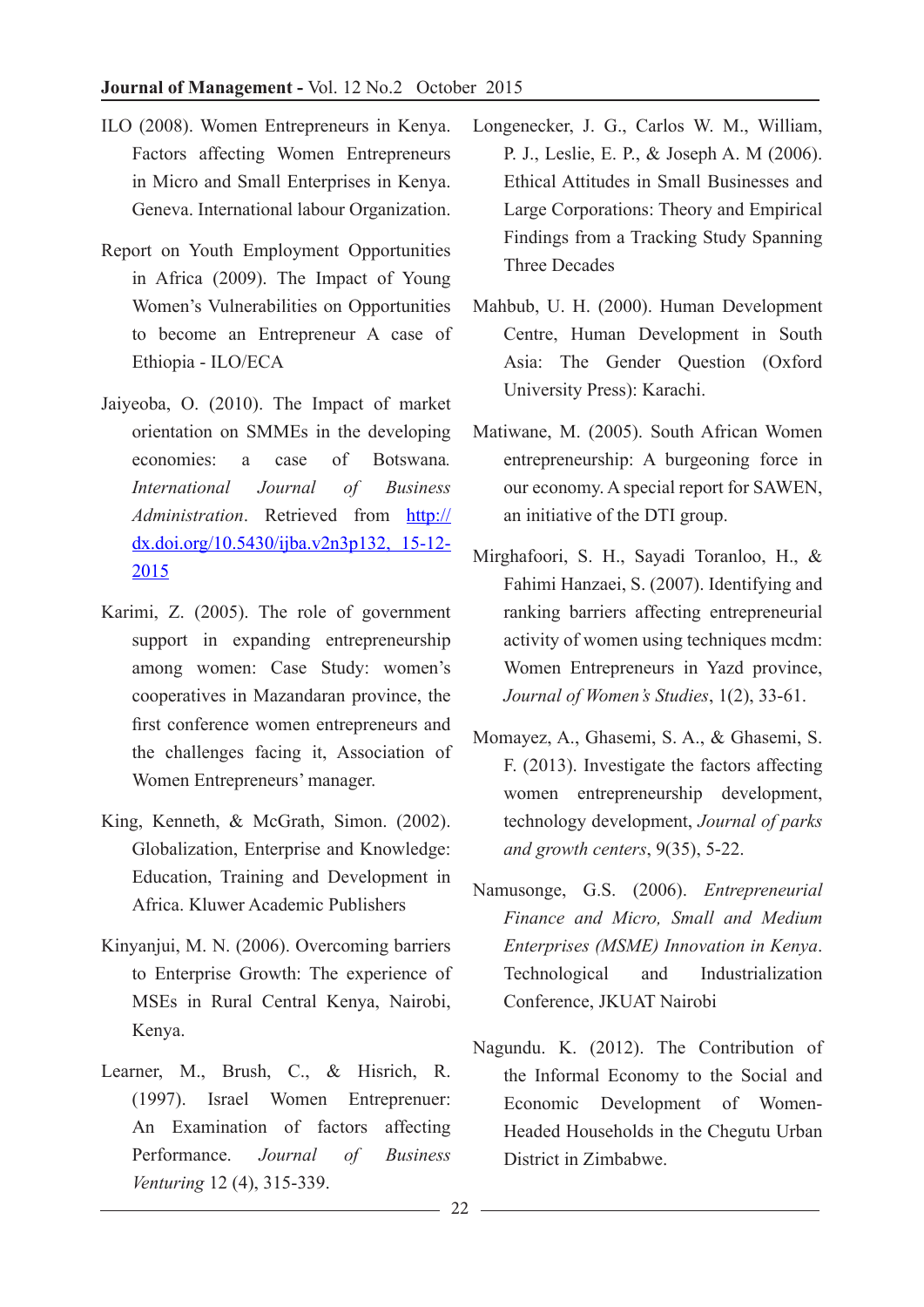- O'Neil, R.C., & Viljoen, L. (2001). Support for Female Entrepreneurs in South Africa. Improvement or decline? *Journal of Family Ecology and Consumer Sciences*. (29), 37- 44.
- OECD (1997). Entrepreneurship and SMEs in Transitional Economies, the Visegrad Conference, OECD Proceedings, Paris. OECD (2002).The Keys for Successful Women Entrepreneurs. The OECD Bologna Process, December 2002.
- Oketch, H. O. (2000). Gender equity. In Mullie & Bokea (Eds). Micro and Small Enterprises in Kenya: Agenda for improving the policy Environment. Nairobi. ICEG.
- Rauf, F. H. A. & Rukshan, B. L. (in press). Context specific determinants of performance of informal sector: A study of factor structure, *Journal of Management*.
- Robb, A. (2002). Entrepreneurship: A Path for Economic Advancement for Women
- Robb, A. & Wolken, J. (2002). Firm, Owner, and Financing Characteristics.
- Rosa, P., Carter, S., & Hamilton, D. (1996). Gender as a Determinant of Small Business Performance: Insights from a British Study. *Small Business Economics*, 8, 463-478.
- Saber, F. (2002). Ways women entrepreneurship development in Iran, Tehran: intellectuals and women's studies.
- Samiti, V. (2006). A research study on Entrepreneurial Challenges for SC Persons in India. New Delhi: Planning Commission Government of India Yojana Bhawan.
- Sathiabama, K. (2010). Rural Women Empowerment and Entrepreneurship Development. From: http://www. microfinancegateway.org/ gm/document1
- Schorling, A. (2006). The Involvement of Women and Men in Micro & Small Enterprises (MSEs) in Nefas Silk Lafto Sub City. Discussion Paper & Guideline to Construct a Gender-Sensitive .Addis Ababa, Nefas Silk Lafto Sub City.
- Sindhu, S. Narayan, E. & Geethakutty, P. S. (2003). Level of Entrepreneurial Success among Women Entrepreneurs in Agribusiness. *Journal of Tropical Agriculture,* 41, 41-44.
- SMIDEC (2004). SME Performance, Report, Kula Lumpur, Malaysia.
- Stel, A., Thurik, R., Verheul, I., & Baljeu, L. (2007). The Relationship between Entrepreneurship and Unemployment in Japan, Tinbergen Institute Discussion Papers,
- Stevenson l, St-Onge, A. (2005). *Support for growth –Oriented Women Entrepreneurs in Kenya.* International Labour Organization, Geneva.
- Swanson, R. A., & Holton, E. F. (2005). Research in organizations: Foundations and methods of inquiry.
- Tan, J., & Young, E. (2000). Entrepreneurial Infrastructure in Singapore: Developing a Model and Mapping Participation, *Journal of Entrepreneurship*. 9(1).